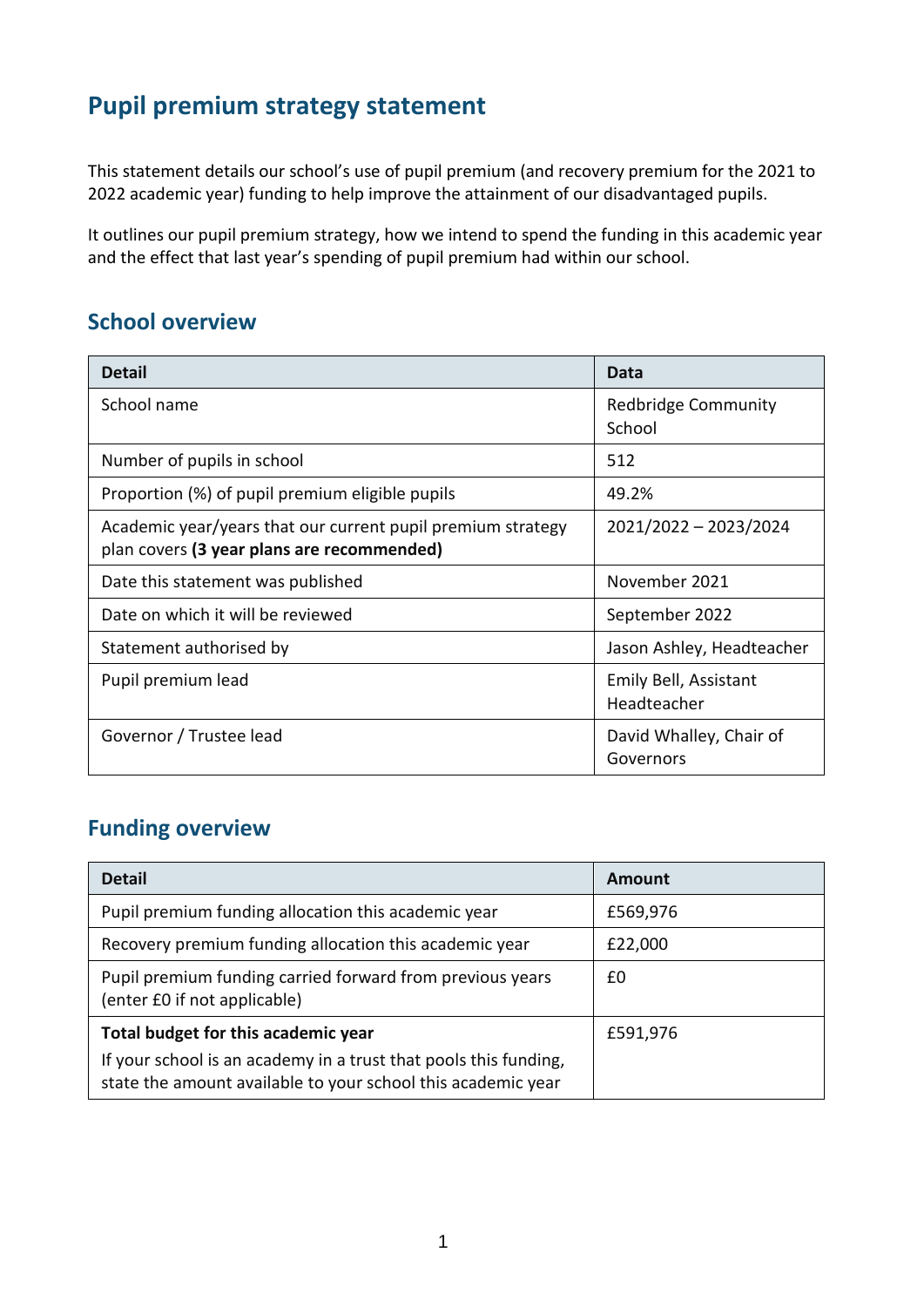# **Part A: Pupil premium strategy plan**

## **Statement of intent**

#### **What are your ultimate objectives for your disadvantaged pupils?**

Our ultimate objectives for our disadvantaged students, irrespective of their background or the challenges they face, is for them to make good progress at school and achieve highly across the curriculum and have access to a curriculum that meets their individual needs.

Not only is access to the curriculum a prime focus, but we also consider cultural and practical needs for disadvantaged students as a result of gained intelligence by members of the staff community.

#### **How does your current pupil premium strategy plan work towards achieving those objectives?**

High-quality teaching is at the heart of our approach with a focus on literacy, as we feel that this is the area that our students require the most support and one that will ultimately enable them to access the entire curriculum. This approach is proven to have the greatest impact on closing the disadvantage attainment gap and at the same time will benefit all pupils within the school. The intention is that nondisadvantaged students' attainment will be sustained and improved alongside progress for their disadvantaged peers.

COVID 19 has highlighted the importance of remote learning (including homework) and the subsequent shortfall of ICT accessibility for disadvantaged students.

#### **What are the key principles of your strategy plan?**

Our approach will be responsive to any challenges presented to us and the individual needs of students, rooted in diagnostic assessment alongside our experience and knowledge of our pupils and the needs of each individual cohort and student.

COVID 19 has had a profound effect on many of our students, both academically and pastorally, and the divide between disadvantaged and non-disadvantaged students has become apparent as a result of the pandemic. Therefore, the long term plan using in-house enrichment is to provide disadvantaged students with the opportunity to regain academic ground and support their emotional needs.

### **Challenges**

This details the key challenges to achievement that we have identified among our disadvantaged pupils.

| Challenge | Detail of challenge |
|-----------|---------------------|
| number    |                     |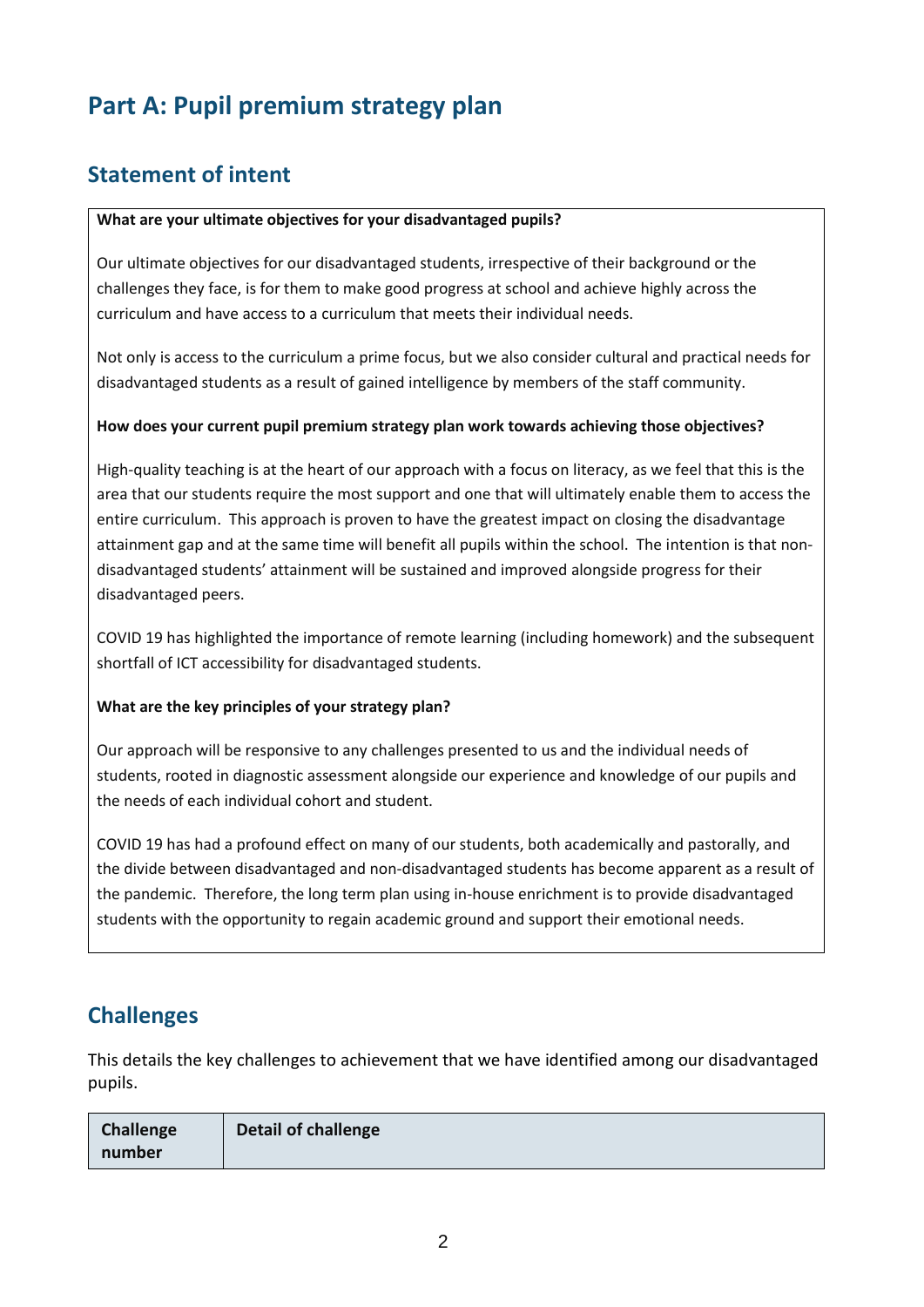| 1              | Curriculum $-$ a need for an evolving and relevant curriculum that continues to<br>respond to the changing needs of students<br>We offer 14/17 subject clusters across KS3/4 to retain breadth and relevance. 83%<br>PPI students are now offered the full suite of Ebacc subjects at KS4. 5% increase on<br>PPI students securing a strong pass in full suite of Ebacc Subjects.                                                                                                                                                                                                                                                                        |     |     |       |               |      |             |
|----------------|----------------------------------------------------------------------------------------------------------------------------------------------------------------------------------------------------------------------------------------------------------------------------------------------------------------------------------------------------------------------------------------------------------------------------------------------------------------------------------------------------------------------------------------------------------------------------------------------------------------------------------------------------------|-----|-----|-------|---------------|------|-------------|
| $\overline{2}$ | Attendance - PP attendance remains lower than non-PP students in all year<br>groups.                                                                                                                                                                                                                                                                                                                                                                                                                                                                                                                                                                     |     |     |       |               |      |             |
|                | Non PP<br>PP in group<br>Non PP in<br>PP absence<br>PP authorised<br>Non PP<br>authorised /<br>total<br>absence<br>group<br>unauthorised<br>unauthorised<br>total                                                                                                                                                                                                                                                                                                                                                                                                                                                                                        |     |     |       |               |      |             |
|                | Year 7                                                                                                                                                                                                                                                                                                                                                                                                                                                                                                                                                                                                                                                   | 112 | 96  | 7.79  | 5.68 / 2.11   | 5.41 | 4.91/0.5    |
|                | Year 8                                                                                                                                                                                                                                                                                                                                                                                                                                                                                                                                                                                                                                                   | 104 | 110 | 12.88 | 7.47 / 5.41   | 8.47 | 7.16 / 1.31 |
|                | Year 9                                                                                                                                                                                                                                                                                                                                                                                                                                                                                                                                                                                                                                                   | 104 | 110 | 16.15 | 9.07 / 7.08   | 9.59 | 6.92 / 2.67 |
|                | Year 10                                                                                                                                                                                                                                                                                                                                                                                                                                                                                                                                                                                                                                                  | 101 | 107 | 14.58 | 7.74/6.84     | 11.2 | 7.44 / 3.76 |
|                | Year 11                                                                                                                                                                                                                                                                                                                                                                                                                                                                                                                                                                                                                                                  | 97  | 111 | 21.29 | 11.08 / 10.21 | 14.1 | 9.69 / 4.41 |
|                | During lockdowns, remote learning was poorly accessed by our disadvantaged<br>students                                                                                                                                                                                                                                                                                                                                                                                                                                                                                                                                                                   |     |     |       |               |      |             |
| 3              | Literacy - reading, writing and communication impacts students across the<br>curriculum.<br>On entry Primary School TA data shows:<br>Reading - 52/194* students were TA below national expectations (26.8%)<br>Writing - 58/194* students were TA below national expectations (29.9%)<br>So, from the Primary School TA data (PPI only)<br>Reading - 40/112* students were TA below national expectations (35.7%)<br>Writing - 49/112* students were TA below national expectations (43.8%)<br>Post lockdown, the reading age gap has widened in almost all year groups and<br>niche groups, with the exception of year 10, year 9 girls and year 9 PP. |     |     |       |               |      |             |
| 4              | Inclusion/Exclusion - PP students have the highest internal and external exclusions<br>Fixed term exclusion figures are shown below:                                                                                                                                                                                                                                                                                                                                                                                                                                                                                                                     |     |     |       |               |      |             |
|                | 2017<br>2018<br>2019<br>2020<br>2021                                                                                                                                                                                                                                                                                                                                                                                                                                                                                                                                                                                                                     |     |     |       |               |      |             |
|                | Number of<br><b>FTE</b>                                                                                                                                                                                                                                                                                                                                                                                                                                                                                                                                                                                                                                  | 61  | 35  | 48    | 50            |      | 73          |
|                | % PP                                                                                                                                                                                                                                                                                                                                                                                                                                                                                                                                                                                                                                                     | 62% | 51% | 65%   |               | 52%  | 58%         |
|                | % Non PP<br>38%<br>49%<br>35%<br>48%<br>42%                                                                                                                                                                                                                                                                                                                                                                                                                                                                                                                                                                                                              |     |     |       |               |      |             |
|                |                                                                                                                                                                                                                                                                                                                                                                                                                                                                                                                                                                                                                                                          |     |     |       |               |      |             |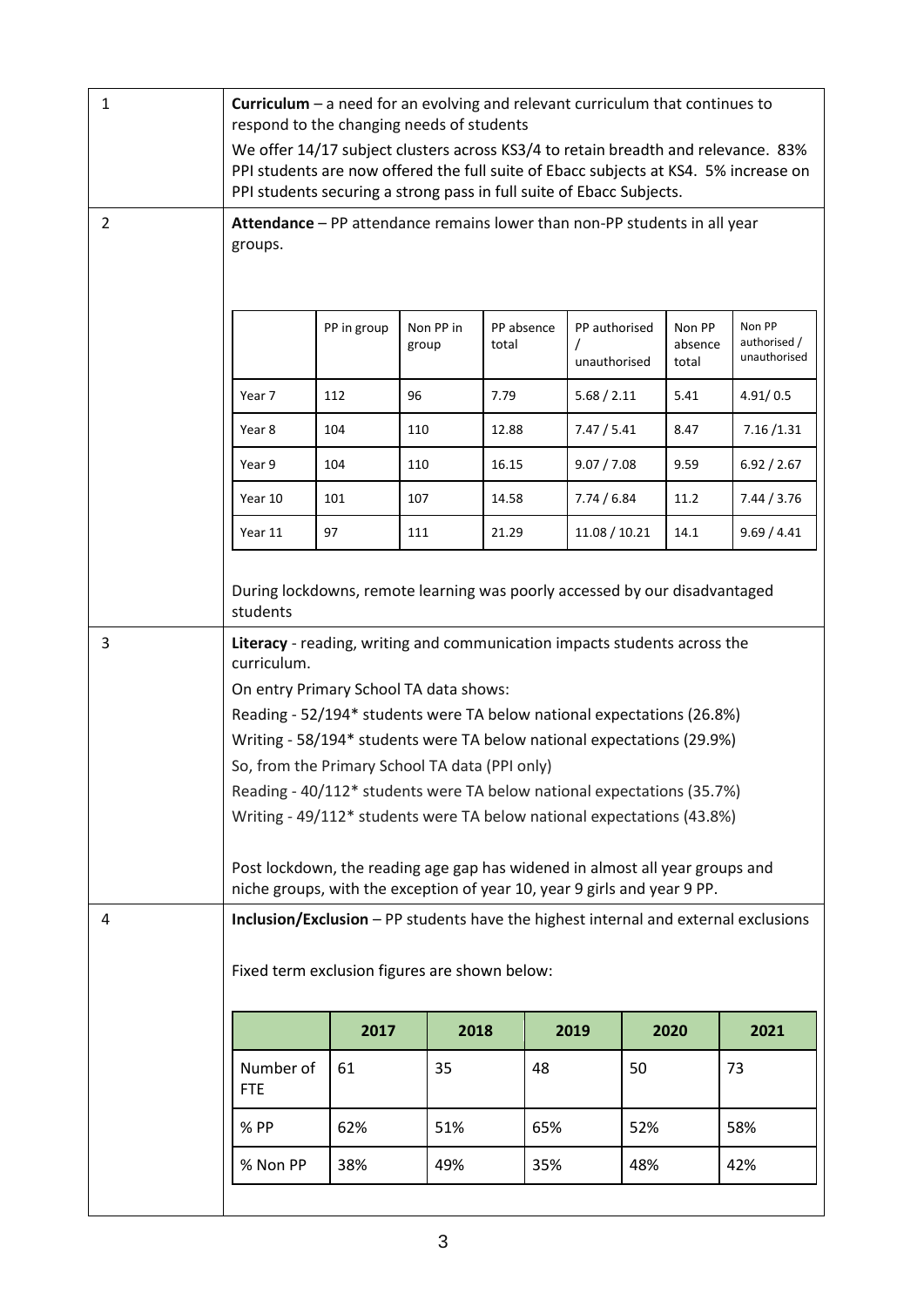|   | Alternative exclusion room figures are shown below:                                                                                              |                                                                                                                                                                                                                                                                                                                                                                                                                                                                                                                                                                                                                                                                                                                                                                                                                                                                                                                                                                                                                      |      |                                                                                                                                                                                                                                                                                                                                                                                                                                                                                                                                                                                                                                                                                                                                                                                                                                                                                                                                                                                                                                                                                                     |      |                                                                                                                                                                                                                                                             |
|---|--------------------------------------------------------------------------------------------------------------------------------------------------|----------------------------------------------------------------------------------------------------------------------------------------------------------------------------------------------------------------------------------------------------------------------------------------------------------------------------------------------------------------------------------------------------------------------------------------------------------------------------------------------------------------------------------------------------------------------------------------------------------------------------------------------------------------------------------------------------------------------------------------------------------------------------------------------------------------------------------------------------------------------------------------------------------------------------------------------------------------------------------------------------------------------|------|-----------------------------------------------------------------------------------------------------------------------------------------------------------------------------------------------------------------------------------------------------------------------------------------------------------------------------------------------------------------------------------------------------------------------------------------------------------------------------------------------------------------------------------------------------------------------------------------------------------------------------------------------------------------------------------------------------------------------------------------------------------------------------------------------------------------------------------------------------------------------------------------------------------------------------------------------------------------------------------------------------------------------------------------------------------------------------------------------------|------|-------------------------------------------------------------------------------------------------------------------------------------------------------------------------------------------------------------------------------------------------------------|
|   |                                                                                                                                                  | 2017                                                                                                                                                                                                                                                                                                                                                                                                                                                                                                                                                                                                                                                                                                                                                                                                                                                                                                                                                                                                                 | 2018 | 2019                                                                                                                                                                                                                                                                                                                                                                                                                                                                                                                                                                                                                                                                                                                                                                                                                                                                                                                                                                                                                                                                                                | 2020 | 2021                                                                                                                                                                                                                                                        |
|   | Number of<br><b>AER</b><br>students                                                                                                              | 287                                                                                                                                                                                                                                                                                                                                                                                                                                                                                                                                                                                                                                                                                                                                                                                                                                                                                                                                                                                                                  | 246  | 247                                                                                                                                                                                                                                                                                                                                                                                                                                                                                                                                                                                                                                                                                                                                                                                                                                                                                                                                                                                                                                                                                                 | 122  | 144                                                                                                                                                                                                                                                         |
|   | % PP                                                                                                                                             | 74%                                                                                                                                                                                                                                                                                                                                                                                                                                                                                                                                                                                                                                                                                                                                                                                                                                                                                                                                                                                                                  | 82%  | 75%                                                                                                                                                                                                                                                                                                                                                                                                                                                                                                                                                                                                                                                                                                                                                                                                                                                                                                                                                                                                                                                                                                 | 80%  | 86.8%                                                                                                                                                                                                                                                       |
|   | % Non PP                                                                                                                                         | 26%                                                                                                                                                                                                                                                                                                                                                                                                                                                                                                                                                                                                                                                                                                                                                                                                                                                                                                                                                                                                                  | 18%  | 25%                                                                                                                                                                                                                                                                                                                                                                                                                                                                                                                                                                                                                                                                                                                                                                                                                                                                                                                                                                                                                                                                                                 | 20%  | 13.2%                                                                                                                                                                                                                                                       |
| 5 | materials etc.                                                                                                                                   | Opportunities and Cultural Literacy - due to domestic monetary constraints<br>exacerbated by COVID 19, many students have limited access to trips, uniforms,<br>Every year we have an opportunity fund that can be accessed by all staff members<br>for those students in need of resources of £10,000. During COVID 19, the budget<br>was doubled to accommodate the need for more 'opportunity'. We expect this<br>need to continue going forward and will endeavour to grant all applications made<br>to access these funds.<br>Access to technology has and continues to be a priority for those who are working<br>from home due to isolation. Numbers so far include:<br>Government issued technology: 316 Laptops, 96 Chromebooks, 111 routers, 20<br>ipads & 60 BT Wifi vouchers<br>Allocated technology in total: 253 Laptops & 5 Chromebooks issued to students (all<br>students who requested tech support received it), 32 Staff allocated laptops, 81<br>routers issued to students (30 returned to LA) |      |                                                                                                                                                                                                                                                                                                                                                                                                                                                                                                                                                                                                                                                                                                                                                                                                                                                                                                                                                                                                                                                                                                     |      |                                                                                                                                                                                                                                                             |
| 6 | health.<br>backed up by several national studies.<br>and during enrichment.<br>(82%) are in receipt of pupil premium<br>accommodate their needs. |                                                                                                                                                                                                                                                                                                                                                                                                                                                                                                                                                                                                                                                                                                                                                                                                                                                                                                                                                                                                                      |      | COVID 19 Recovery - the need to focus on how to ensure all students have the<br>support needed to recover from lost learning and also the impact on their mental<br>Our internal assessments, observations and discussions with pupils and families<br>suggest that the education and well-being of many of our disadvantaged and<br>vulnerable students have been impacted by school closures. These findings are<br>This has resulted in significant knowledge gaps resulting in pupils falling behind in<br>also identified social and emotional issues for many students including anxiety,<br>struggles to get back into 'normal' school routines and low self-esteem and<br>motivation. This is partly driven by concern about lost learning and lack of<br>enrichment opportunities that have been available for disadvantaged students.<br>Our Family Engagement Worker is actively working with 22 families of whom 18<br>on our AN Register. 80.5% of these students are PP students. These students gain<br>additional support and all have an information sheet that teachers follow to |      | many subjects and shows the need to address these through teaching and learning<br>Our well-being surveys, observations and discussions with pupils and families have<br>123 students are identified as students with SEMH needs and are classified as SEND |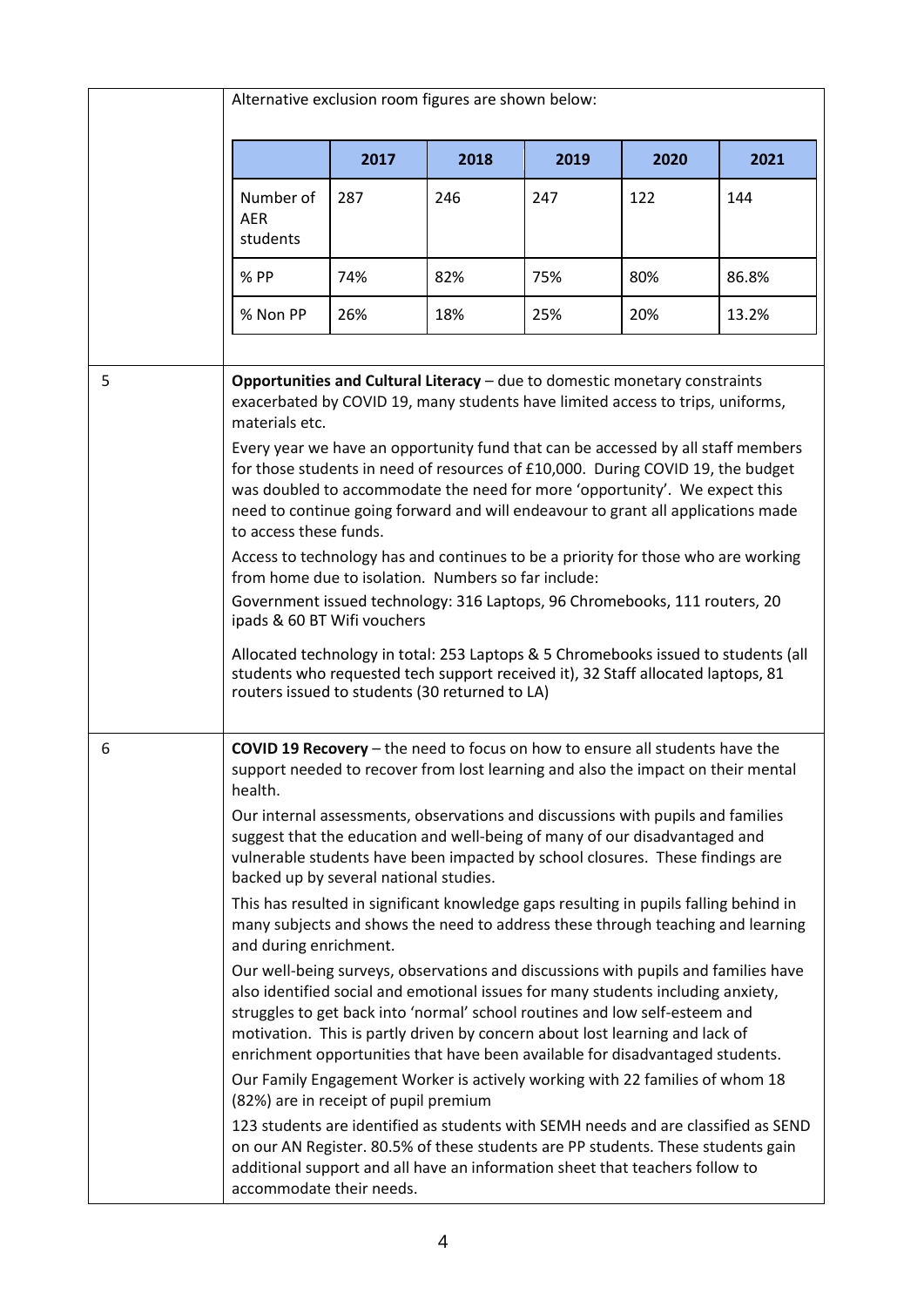| Through 2020/2021 there were 263 students that were referred to our Internal |
|------------------------------------------------------------------------------|
| Triage system for additional SEMH needs. 44% of these students were then     |
| referred to external agencies for greater support.                           |

## **Intended outcomes**

This explains the outcomes we are aiming for **by the end of our current strategy plan**, and how we will measure whether they have been achieved.

| <b>Intended outcome</b>                                                                                                                             | <b>Success criteria</b>                                                                                                                                                                                                                                                                        |
|-----------------------------------------------------------------------------------------------------------------------------------------------------|------------------------------------------------------------------------------------------------------------------------------------------------------------------------------------------------------------------------------------------------------------------------------------------------|
| <b>Curriculum Expectations</b><br>To improve Ebacc uptake amongst our PPI and<br>translate that uptake into year on year statistical<br>improvement | By the end of 2023/24 15% of PPI students<br>achieve a standard Ebacc Pass and 10% of<br>students achieve a strong Ebacc Pass. PPI<br>cohort Ebacc APS to score 3.25                                                                                                                           |
| <b>Attendance</b>                                                                                                                                   | To see a further closing of the gap between our<br>PPI and Non PPI students overall attendance<br>figure. By the end of 2023/24 this gap should be<br>only 5%                                                                                                                                  |
| Literacy<br>Improved reading comprehension, written<br>responses and communication skills amongst<br>disadvantaged students across the curriculum   | Reading Ages - to see a closing of the gap and<br>improvement of reading ages for all niche<br>groups in all year groups via the STAR reading<br>data reports                                                                                                                                  |
|                                                                                                                                                     | Vocabulary - to see the improved and more<br>confident use of tier 2 and tier 3 vocabulary in<br>written and verbal responses across the<br>curriculum through lesson observations and<br>work scrutinies                                                                                      |
|                                                                                                                                                     | Writing - improved written responses in exams<br>for longer writing questions. This will be seen<br>through exam attainment and work scrutinies.                                                                                                                                               |
|                                                                                                                                                     | Quality literacy teaching - to ensure staff across<br>the curriculum have access to literacy CPD and<br>are clear on how our whole school strategy can<br>be used in their own subject areas                                                                                                   |
|                                                                                                                                                     | Quality assurance - will be through Middle<br>Leader QA activities and Curriculum Review<br>Days to include: lesson observations, meetings<br>with teachers and students and work scrutinies.                                                                                                  |
| <b>Inclusion &amp; Exclusions</b>                                                                                                                   | Fixed Term Exclusions - Overall FTE figures are<br>already significantly below national but internal<br>data shows a gap between the number of PPI<br>and Non PPI students receiving a FTE. This gap<br>should be closed so that an equal % of PPI and<br>Non PPI students have a recorded FTE |
| <b>Cultural Literacy &amp; Opportunity</b>                                                                                                          | <b>Opportunity</b> - to ensure the school continues to<br>support students so that they can fully access<br>the curriculum and more                                                                                                                                                            |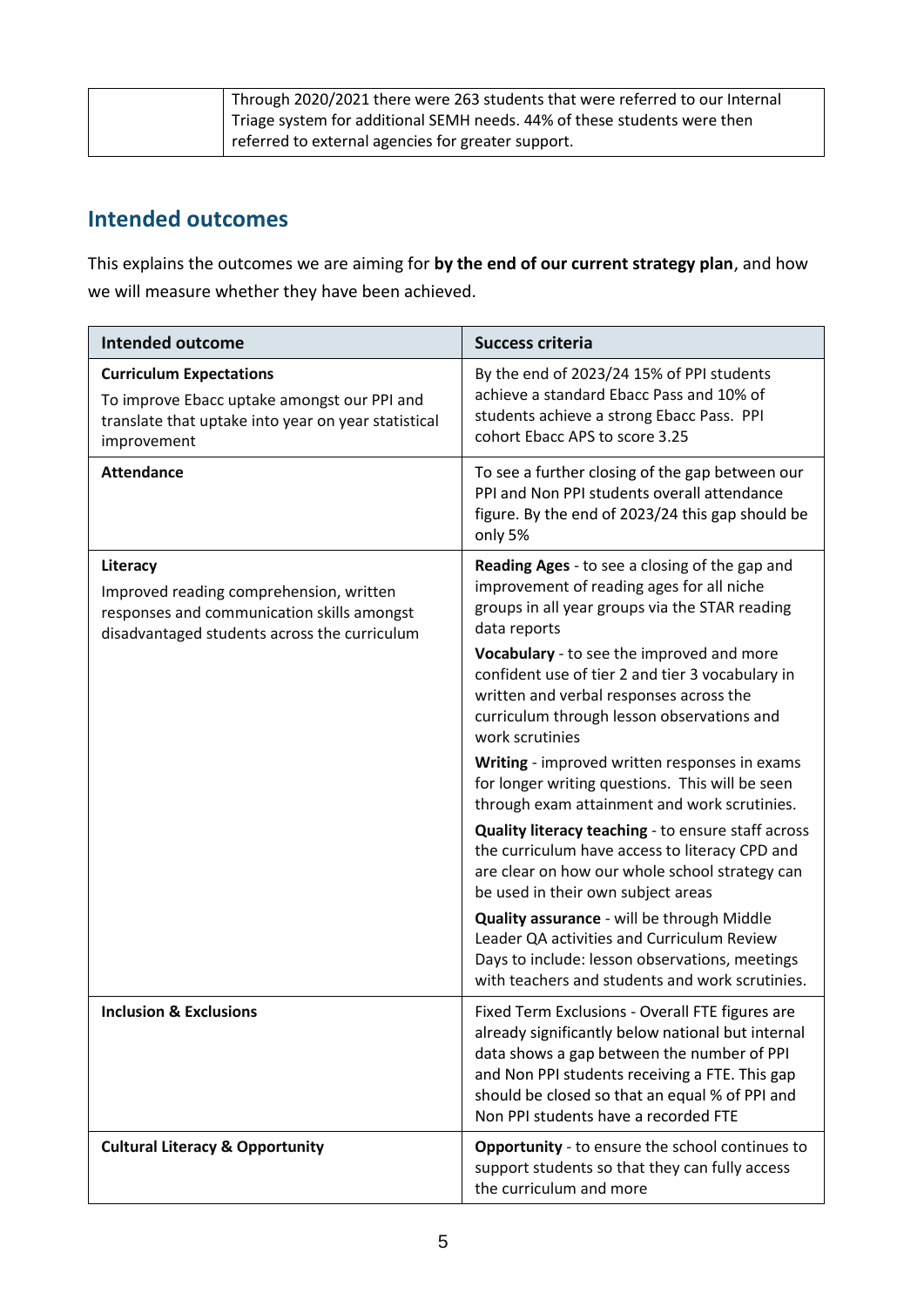| To ensure and support all students in their<br>aspiration to experience life and experience<br>culture beyond Millbrook                                       | Cultural Literacy - to develop an ethos that<br>embraces different cultures and exposes<br>students to more than what is immediately<br>around them. This will be seen in the fabric of<br>the school, within lessons, during tutor time and<br>assemblies                                                                                                                                                                                                                                                                                                                                                                                     |
|---------------------------------------------------------------------------------------------------------------------------------------------------------------|------------------------------------------------------------------------------------------------------------------------------------------------------------------------------------------------------------------------------------------------------------------------------------------------------------------------------------------------------------------------------------------------------------------------------------------------------------------------------------------------------------------------------------------------------------------------------------------------------------------------------------------------|
| <b>COVID 19 Recovery - Curriculum &amp; Pastoral</b><br>Improved metacognitive and self-regulatory skills<br>amongst disadvantaged pupils across all subjects | Quality teaching and learning - to ensure that<br>all staff have access to high quality CPD across<br>the year with full support from RLPs whenever<br>an individual teacher requests this. Also the use<br>of the CPD Classroom - EBE and RLPs to<br>continue to add quality T&L CPD to the<br>classroom to support teachers - including our<br>newest teachers with experience teaching only<br>during the pandemic<br>Teacher reports and class observations suggest<br>disadvantaged pupils are more able to monitor<br>and regulate their own learning<br>Homework completion rates across all classes<br>and subjects should be improved |
|                                                                                                                                                               |                                                                                                                                                                                                                                                                                                                                                                                                                                                                                                                                                                                                                                                |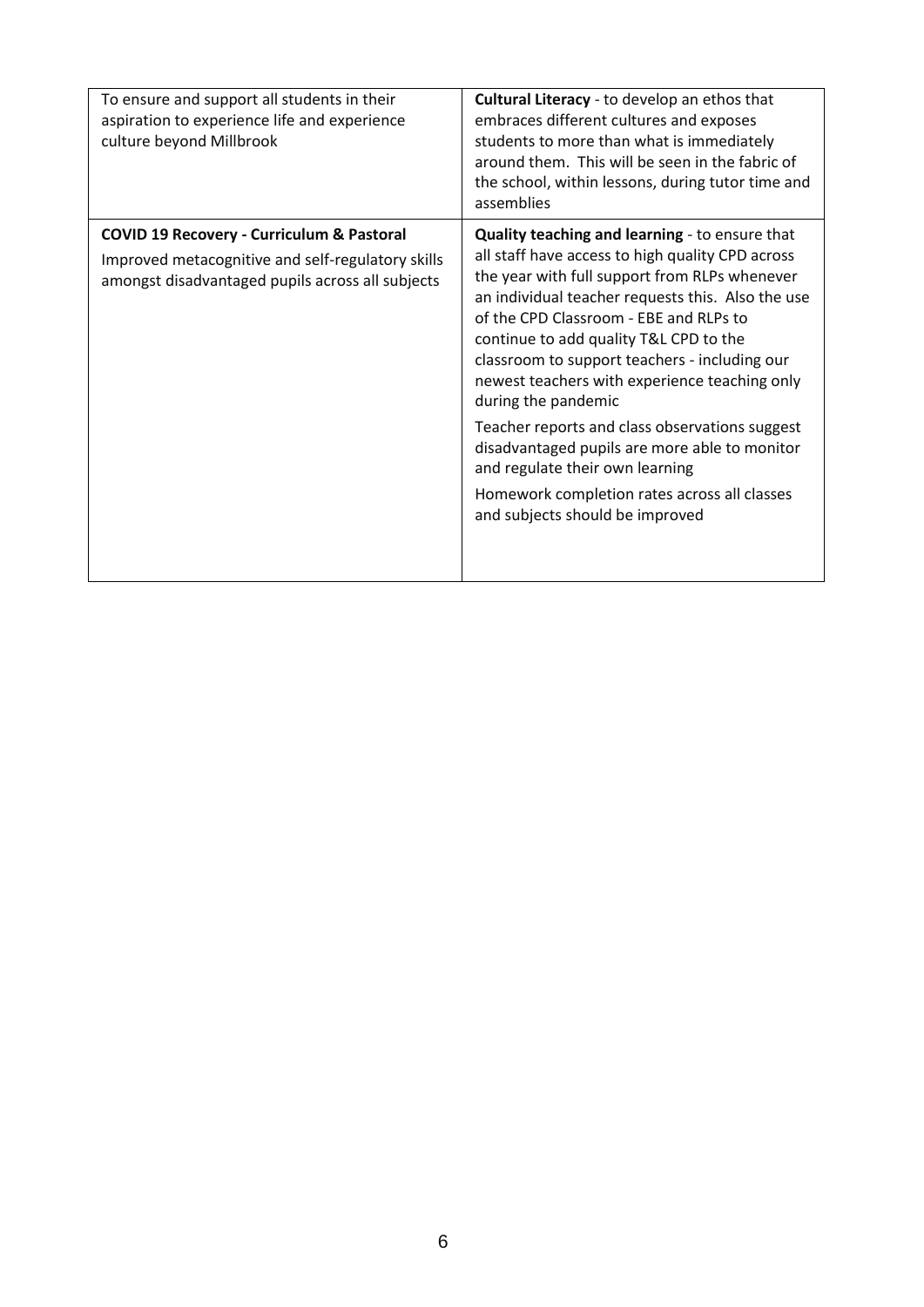# **Activity in this academic year**

This details how we intend to spend our pupil premium (and recovery premium funding) **this academic year** to address the challenges listed above.

### **Teaching (for example, CPD, recruitment and retention)**

Budgeted cost: £37,437

| <b>Activity</b>                                                                                                                                                                                                | Evidence that supports this approach                                                                                                                                                                                                                                                                                                                                                                                                                               | <b>Challenge addressed</b>        |  |
|----------------------------------------------------------------------------------------------------------------------------------------------------------------------------------------------------------------|--------------------------------------------------------------------------------------------------------------------------------------------------------------------------------------------------------------------------------------------------------------------------------------------------------------------------------------------------------------------------------------------------------------------------------------------------------------------|-----------------------------------|--|
| CPD priority 1: Literacy (R,<br>W, S&L) - development of<br>the iStrategies (iWrite,<br>iRead, iSpeak, iWord,<br>chatnav) to include<br>disciplinary literacy and<br>explicit vocabulary<br>teaching (RLP led) | EEF - collaborative learning using<br>$\bullet$<br>talk has a consistently positive<br>impact on learning (+5 months)<br>EEF - reading comprehension<br>$\bullet$<br>strategies can deliver an additional<br>(+6 months)<br>EEF - metacognition and self-<br>$\bullet$<br>regulation has very high impact (+7<br>months)<br>EEF - Improving literacy in<br>$\bullet$<br>Secondary Schools research<br>Range of research books (can be<br>found in our CPD library) | Literacy, curriculum              |  |
| CPD priority 2:<br>Assessment -<br>development of how<br>assessment is used within<br>teaching at Redbridge<br>(RLP led)                                                                                       | EEF - feedback studies (verbal or<br>$\bullet$<br>written) show very high effects on<br>learning. Effective AfL may have an<br>impact of half GCSE per student per<br>subject is achievable (+6 months)<br>EEF - metacognition and self-<br>$\bullet$<br>regulation has very high impact (+7<br>months)<br>Range of research books (can be<br>found in our CPD library)                                                                                            | Literacy, curriculum              |  |
| CPD priority 3:<br>Shine/more able (all) -<br>TLR holder now working<br>alongside RLPS to deliver<br>new strategies to all<br>students to ensure<br>inclusivity of challenge<br>(RLP led)                      | Nace challenge report, November<br>$\bullet$<br>2019<br>EEF - metacognition and self-<br>regulation has very high impact (+7<br>months)<br>Range of research books (can be<br>found in our CPD library)                                                                                                                                                                                                                                                            | Literacy, curriculum,<br>recovery |  |
| CPD priority 4:<br>Recall/questioning                                                                                                                                                                          | EEF - oral language interventions<br>directly related to text<br>comprehension and problem<br>solving have greater impact<br>(particularly PP students) (+6<br>months)                                                                                                                                                                                                                                                                                             | Literacy, curriculum              |  |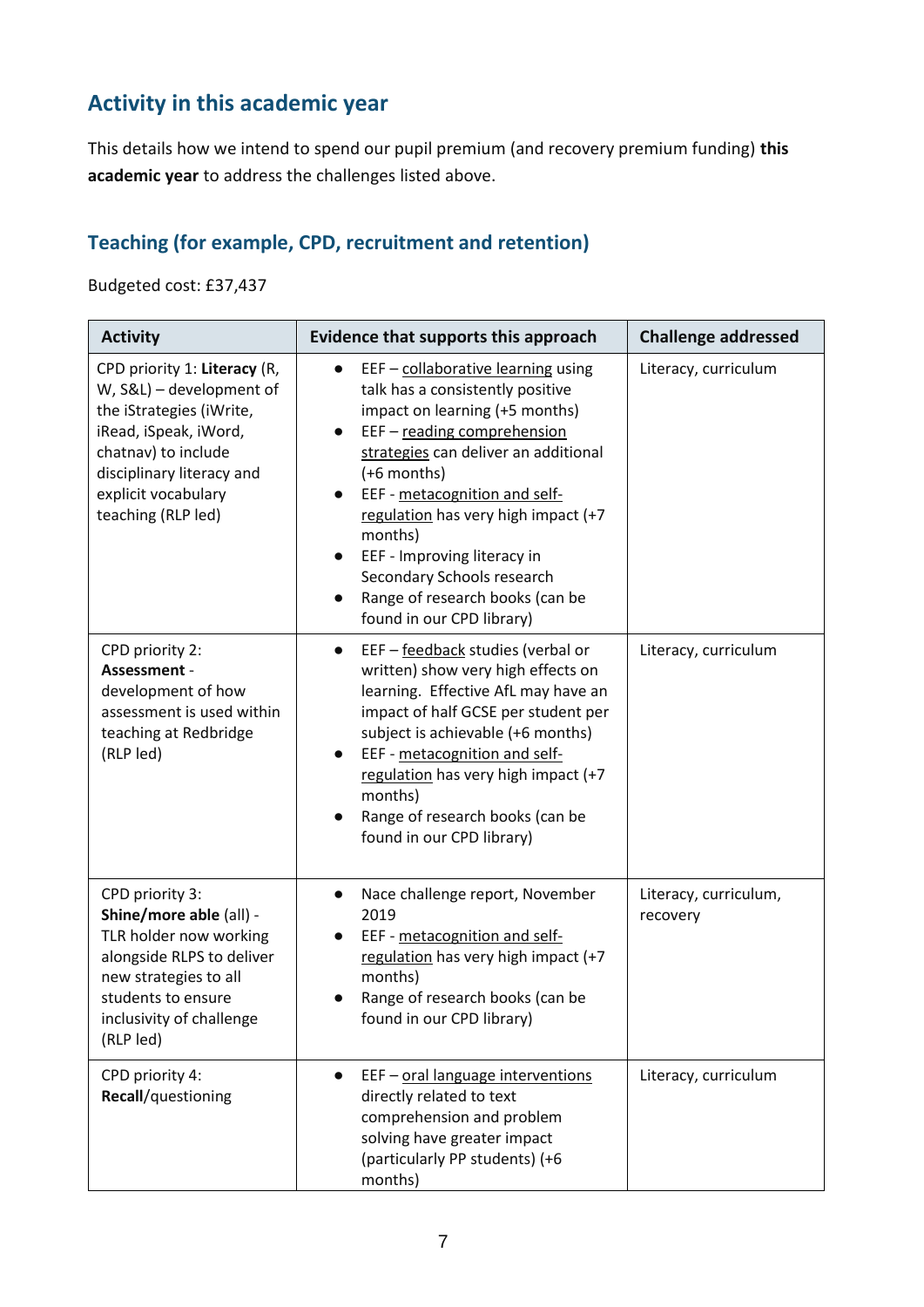|                                                                                                                                                                                                                                                                                   | EEF - metacognition and self-<br>$\bullet$<br>regulation has very high impact (+7<br>months)<br>Range of research books (can be<br>found in our CPD library)                                                  |                                                                                     |
|-----------------------------------------------------------------------------------------------------------------------------------------------------------------------------------------------------------------------------------------------------------------------------------|---------------------------------------------------------------------------------------------------------------------------------------------------------------------------------------------------------------|-------------------------------------------------------------------------------------|
| CPD priority 5:<br>Sequencing                                                                                                                                                                                                                                                     | OFSTED research report - science<br>$\bullet$<br>and music<br>EEF - metacognition and self-<br>regulation has very high impact (+7<br>months)<br>Range of research books (can be<br>found in our CPD library) | Literacy, curriculum                                                                |
| Appointment of Lead RLP<br>to support and monitor<br>the CPD priorities -<br><b>Metacognition to</b><br>underpin all T&L<br><b>Strategies with RLPs</b><br>becoming experts in F5<br>who are now responsible<br>for leading, delivering and<br>monitoring core whole<br>staff CPD | EEF - metacognition has<br>$\bullet$<br>consistently high levels of impact<br>especially with low achieving and<br>older pupils (+7 months)                                                                   | Literacy, curriculum                                                                |
| Return to 'normal'<br>teaching and the training<br>of ECTs, NQT +1&2 in<br>guided learning,<br>investigate following a<br>stilted training year for<br>some                                                                                                                       | EEF - small group tuition is effective<br>$\bullet$<br>especially when work is closely<br>matched to learners' needs (no<br>more than 6 in a group) (+4 months)                                               | Literacy, curriculum,<br>recovery                                                   |
| Introduction of the<br>Redbridge Curriculum<br>Review days to support<br>ML in the development of<br>their curriculums                                                                                                                                                            | <b>OFSTED Inspecting the curriculum</b><br>research<br>CPD and support in the F5 from<br>non-specialists                                                                                                      | Literacy, curriculum                                                                |
| CPD focus on online<br>learning and online<br>resources during 2021 -<br>this continues as a<br>contingency plan and for<br>isolating students - GCSE<br>Pod, SAM Learning,<br>Seneca, MyMaths,<br>Bedrock vocabulary etc                                                         | Teacher surveys on confidence in<br>$\bullet$<br>online learning provision.<br>DFE Guidance on remote education<br>$\bullet$<br>good practice.                                                                | Curriculum                                                                          |
| Introduction of the newly<br>formatted Teacher<br><b>Development Reviews</b><br>incorporating a multi-<br>pronged approach to<br>performance                                                                                                                                      | Ongoing evaluation process                                                                                                                                                                                    | Literacy, curriculum,<br>recovery, attendance,<br>cultural literacy,<br>opportunity |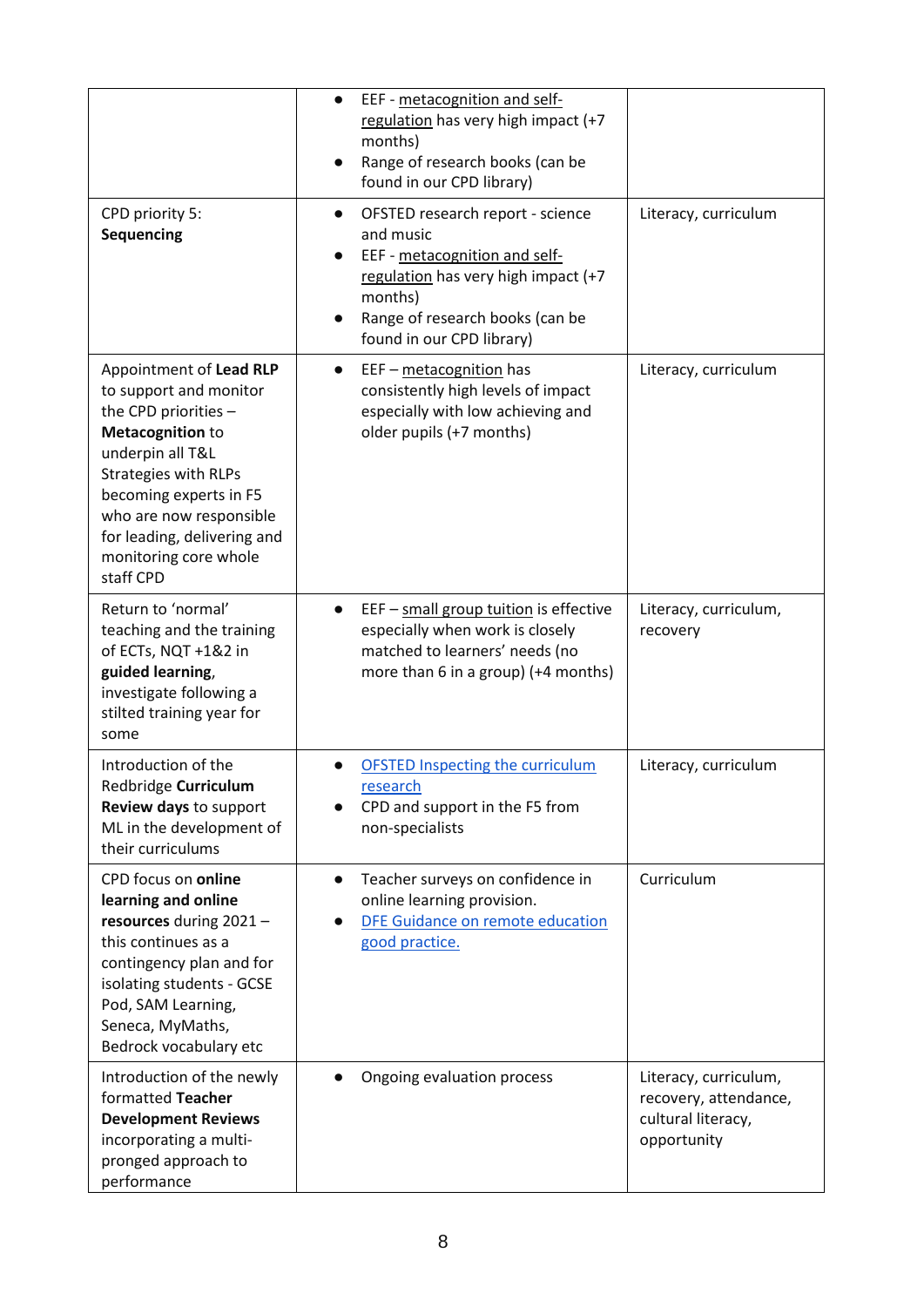| management with precise<br>links to T&L at its core                                                                                                                                                                                       |                                                                                                  |                                                               |
|-------------------------------------------------------------------------------------------------------------------------------------------------------------------------------------------------------------------------------------------|--------------------------------------------------------------------------------------------------|---------------------------------------------------------------|
| Redbridge agreed<br>expectations of T&L<br>including: Increased<br>opportunity for silent<br>independent work,<br>presentation, explicit<br>vocabulary teaching, low<br>stakes questioning and<br>clear sequencing in books<br><b>CPD</b> | Ofsted subject reports<br>Lesson observations, book scutinies<br>$\bullet$<br>and learning walks | Literacy, curriculum,<br>recovery                             |
| <b>Teacher CPD library to</b><br>support staff in all areas<br>of pedagogy                                                                                                                                                                | Staff surveys on CPD and teacher<br>$\bullet$<br>development review targets                      | Curriculum, literacy,<br>recovery, attendance,<br>opportunity |

# **Targeted academic support (for example, tutoring, one-to-one support structured interventions)**

Budgeted cost: £577,372

| <b>Activity</b>                                                                                                                                                 | <b>Evidence that supports this approach</b>                                                                                                                                                                                                                   | <b>Challenge number(s)</b><br>addressed        |
|-----------------------------------------------------------------------------------------------------------------------------------------------------------------|---------------------------------------------------------------------------------------------------------------------------------------------------------------------------------------------------------------------------------------------------------------|------------------------------------------------|
| EduK8 - removing<br>behavioural barriers in<br>the mainstream whilst<br>offering a bespoke<br>curriculum for vulnerable<br>students in a smaller<br>environment | EEF - 'behaviour interventions can<br>$\bullet$<br>produce moderate improvements in<br>academic performance along with a<br>decrease in problematic behaviours'<br>$(+4$ months)<br>School research and evaluations of<br>the curriculum for specific cohorts | Curriculum, Inclusion                          |
| <b>Knowledge and Skills</b><br>tests continuously<br>reviewed and<br>implemented across the<br>curriculum                                                       | EEF - Bloom's 'mastery learning'<br>$\bullet$<br>shows a positive impact on learning<br>(+5 months)                                                                                                                                                           | Curriculum, recovery                           |
| Use of STAR reading to<br>monitor reading age to<br>inform catch up and<br>guided reading                                                                       | EEF - Reading comprehension<br>$\bullet$<br>strategies shows a high impact (+6<br>months)                                                                                                                                                                     | Curriculum, literacy,<br>opportunity, recovery |
| All KS3 classes timetabled<br>in the library for guided<br>lessons with the librarian<br>and teacher leading<br>targeted guided sessions                        | Students timetables at KS3<br>$\bullet$<br>demonstrate 2 lessons of library<br>work across the fortnight                                                                                                                                                      | Literacy, recovery                             |
| Double periods to be kept<br>to ensure maximum<br>curriculum time and                                                                                           | School research – more time with<br>teachers and less lost learning time<br>COVID - contingency plan                                                                                                                                                          | Curriculum, recovery                           |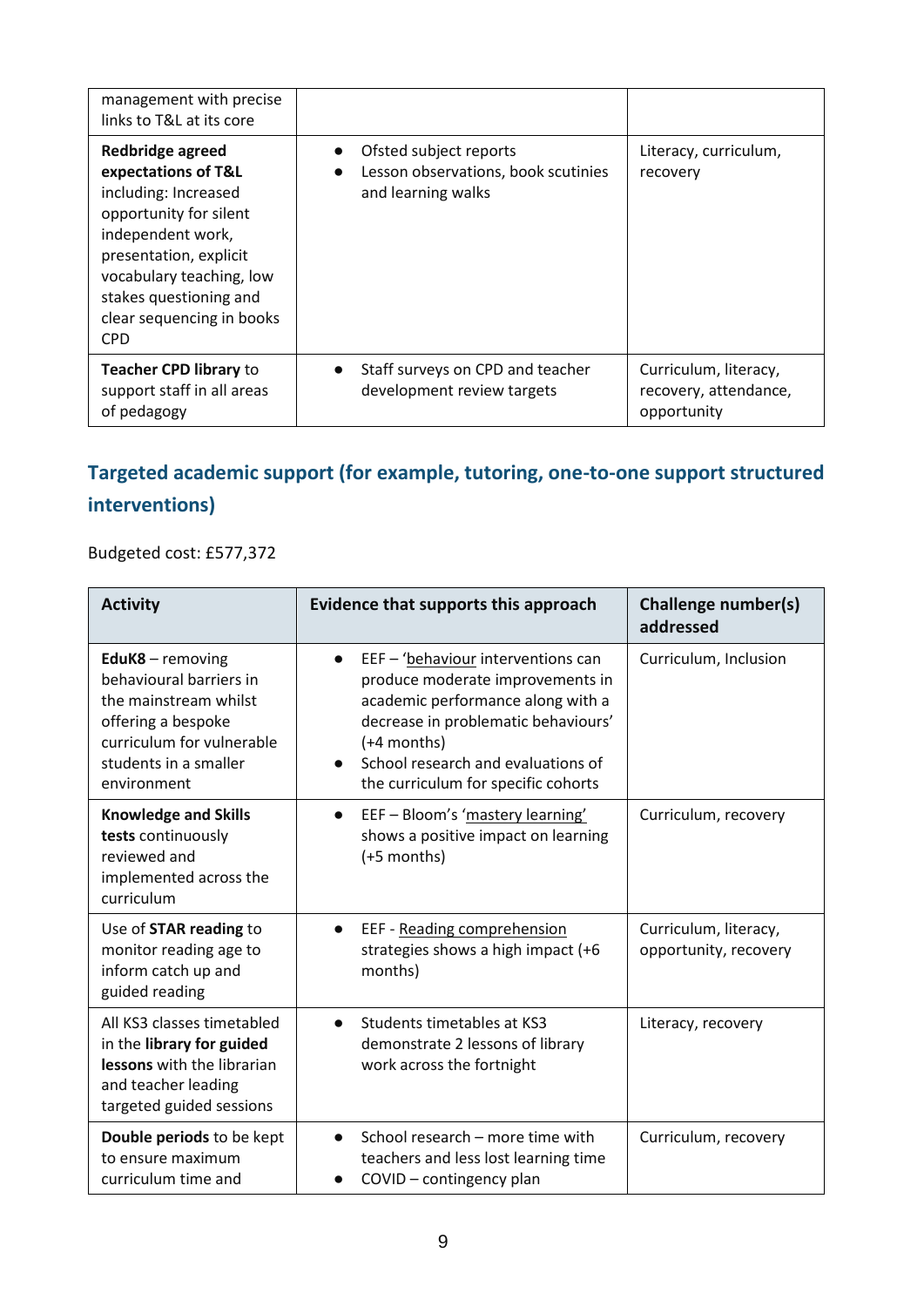| contingency for bubbles<br>returning                                                                                                                                                                               |                                                                                                                                                                                                                                                                                                                                                   |                                                   |
|--------------------------------------------------------------------------------------------------------------------------------------------------------------------------------------------------------------------|---------------------------------------------------------------------------------------------------------------------------------------------------------------------------------------------------------------------------------------------------------------------------------------------------------------------------------------------------|---------------------------------------------------|
| <b>Targeted enrichment for</b><br>year $11 - 3$ hours a week<br>per student: option<br>subject, Maths and<br>English                                                                                               | EEF - extending school time<br>$\bullet$<br>evidence (from USA) indicates that,<br>on average, pupils make 2<br>additional months progress per year<br>(PP may be closer to 3 months)<br>School research - tuition targeted at<br>specific needs and knowledge gaps<br>can be an effective method to<br>support low attaining students            | Curriculum, recovery                              |
| Use of subject specialist<br>tutors (and the extended<br>tutor team) with targeted<br>tutees to support areas of<br>weakness in all year<br>groups including guided<br>reading on Fridays                          | EEF - extending school time<br>$\bullet$<br>evidence (from USA) indicates that,<br>on average, pupils make 2<br>additional months progress per year<br>(PP may be closer to 3 months)<br>School research - making use of<br>tutor time to support weaknesses in<br>learning in guided groups                                                      | Curriculum,<br>opportunity, recovery,<br>literacy |
| Use of nurture groups in<br>years 7 & 8 to support our<br>most vulnerable students<br>including the Outdoor<br>Education pathway (KS4)<br>with use of Lucy's Garden<br>and chicken coop                            | Bespoke programme will suit the<br>needs of the few, as evidenced by<br>comparatively small groupings and<br>specific teachers/supervision (e.g.<br><b>Teaching Assistant Support)</b><br>EEF - teaching assistant<br>interventions have moderate<br>impact (+4 months)<br>EEF - Social and emotional learning<br>has moderate impact (+4 months) | Literacy, curriculum,<br>opportunity, recovery    |
| <b>Bespoke options</b><br>pathways including the<br>new Endeavour and<br><b>Outdoor Education</b><br>pathways to be more<br>inclusive, vocational<br>qualifications, ASDAN<br>qualification and nurture<br>groups. | EEF - collaborative learning and<br>$\bullet$<br>metacognition has an impact on<br>self-confidence and greater impact<br>on more vulnerable students (+5<br>months)<br>EEF - Social and emotional learning<br>has moderate impact (+4 months)                                                                                                     | Literacy, curriculum                              |
| Use of MidYis to aid<br>setting in year 7 and<br>inform literacy/numeracy<br>catch-up groups                                                                                                                       | EEF - attainment grouping is likely<br>$\bullet$<br>beneficial for learners - however,<br>low attainers need to be considered<br>carefully (+2 months)<br>School research - matching staff to<br>$\bullet$<br>low ability groups is vital for success<br>in developing strategies to improve<br>attainment                                        | Literacy, recovery                                |
| Development of year 7<br>catch-up programme in<br>literacy and numeracy to<br>include year 8 and 9 who<br>need help to master                                                                                      | EEF - mastery learning appears to<br>$\bullet$<br>be a promising strategy for<br>narrowing the gap (+5 months)<br>School research - programmes<br>need to be bespoke to the needs of                                                                                                                                                              | Literacy, recovery                                |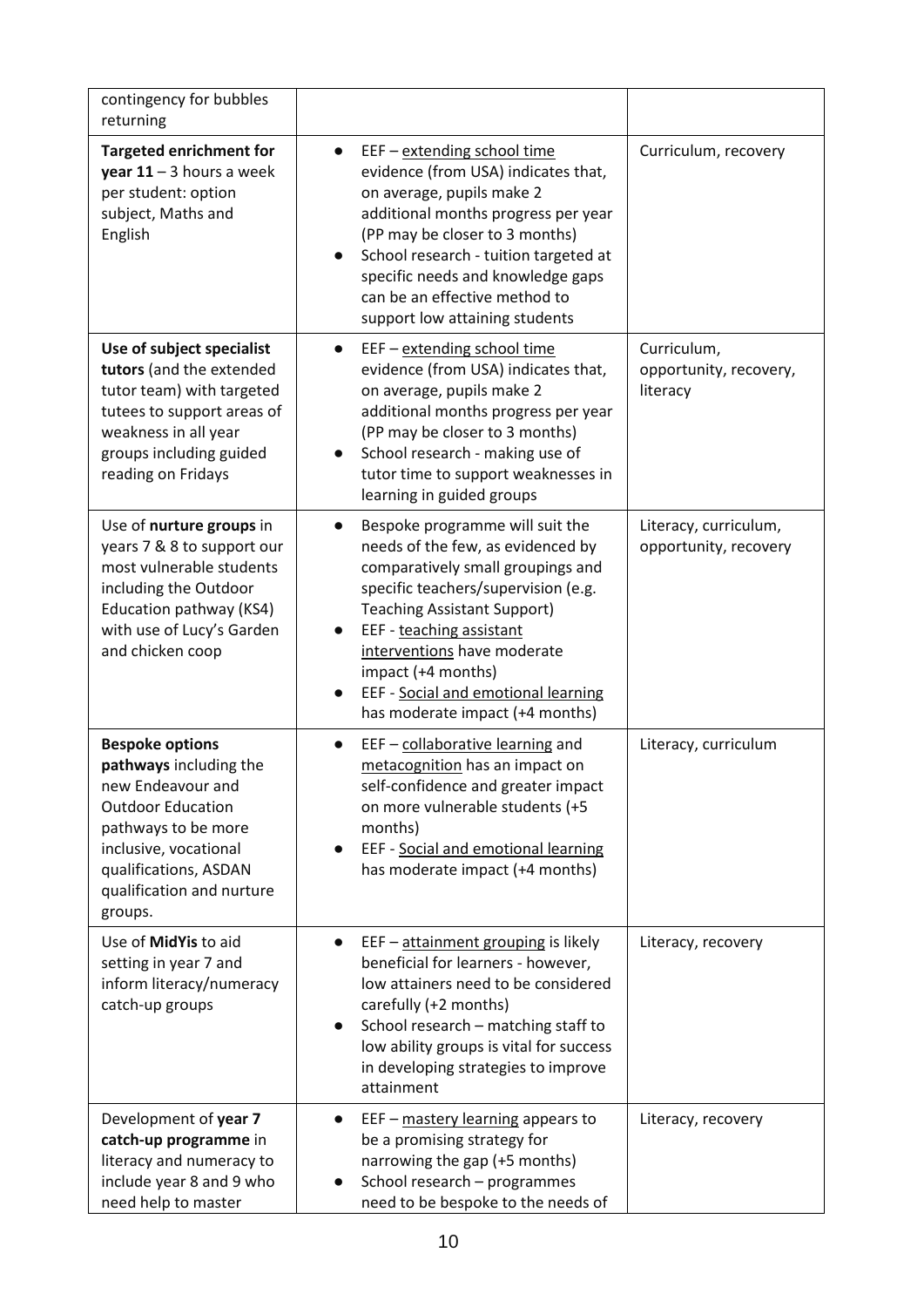| specific skills taking place<br>led by subject specialists                                                                                                                  | the students with the support of<br>Curriculum Support within the<br>sessions                                                                                                                                                                                                                                                                                                                                                                                        |                                      |
|-----------------------------------------------------------------------------------------------------------------------------------------------------------------------------|----------------------------------------------------------------------------------------------------------------------------------------------------------------------------------------------------------------------------------------------------------------------------------------------------------------------------------------------------------------------------------------------------------------------------------------------------------------------|--------------------------------------|
| Development of DART to<br>inform interventions<br>within all classes                                                                                                        | DARTs developed for all classes.<br>$\bullet$<br>Also, easily available and up to date<br>information about all teaching and<br>pastoral groupings on teacher MIS<br>home pages                                                                                                                                                                                                                                                                                      | Recovery                             |
| Investment in IT<br>including programmes<br>Bedrock Vocabulary, My<br>Maths, GCSE Pod, Seneca<br>and SAM Learning and<br>develop how these can be<br>used for home learning | EEF - digital technology 'technology<br>$\bullet$<br>approaches should be used to<br>supplement other teaching'<br>EEF - homework must relate to in<br>$\bullet$<br>school learning and have feedback<br>for impact (+5 months)                                                                                                                                                                                                                                      | Curriculum,<br>opportunity, recovery |
| <b>Significant investment in</b><br>IT for all subject areas -<br>including Chrome Books<br>for google docs etc                                                             | EEF - digital technology is 'unlikely<br>$\bullet$<br>to bring about changes in learning<br>directly, but have the potential to<br>enable changes in T&L strategies'<br>e.g. Effective feedback. Feedback<br>shows very high effects on learning<br>(+6 months)<br>School research - allows for<br>immediate, personalised<br>interventions within each lesson<br>when working on individual written<br>tasks<br>Recovery - continues to as our<br>COVID contingency | Curriculum, recovery,<br>opportunity |
| <b>Investment in IT and</b><br>laptops for all students<br>during school closures<br>and long-term plans                                                                    | School research - during COVID a<br>$\bullet$<br>need for all students to access<br>remote learning for a considerate<br>amount of time                                                                                                                                                                                                                                                                                                                              | Curriculum,<br>opportunity, recovery |
| <b>Timetabled support for</b><br>key students within<br>lessons with qualified<br>teacher                                                                                   | Over resourcing of key subjects<br>$\bullet$<br>(mainly Ebacc focus) to support<br>small group enrichment/guided<br>opportunities for targeted student<br>groupings                                                                                                                                                                                                                                                                                                  | Curriculum,<br>opportunity, recovery |
| <b>SENCO to continue to</b><br>offer class withdrawals<br>for literacy and numeracy<br>sessions                                                                             | EEF - small group tuition is effective<br>(+4 months)                                                                                                                                                                                                                                                                                                                                                                                                                | Curriculum,<br>opportunity, recovery |
| One to one tuition in the<br>core subjects for LAC<br>students                                                                                                              | EEF - short, regular sessions appear<br>to have optimal impact and not a<br>replacement for lessons                                                                                                                                                                                                                                                                                                                                                                  | Curriculum,<br>opportunity, recovery |
| Development of half-<br>term/summer schools for<br>KS4                                                                                                                      | EEF - summer schools must be<br>$\bullet$<br>intensive, well-resourced and<br>involve small group tuition for any<br>learning gains (+3 months)                                                                                                                                                                                                                                                                                                                      | Curriculum,<br>opportunity, recovery |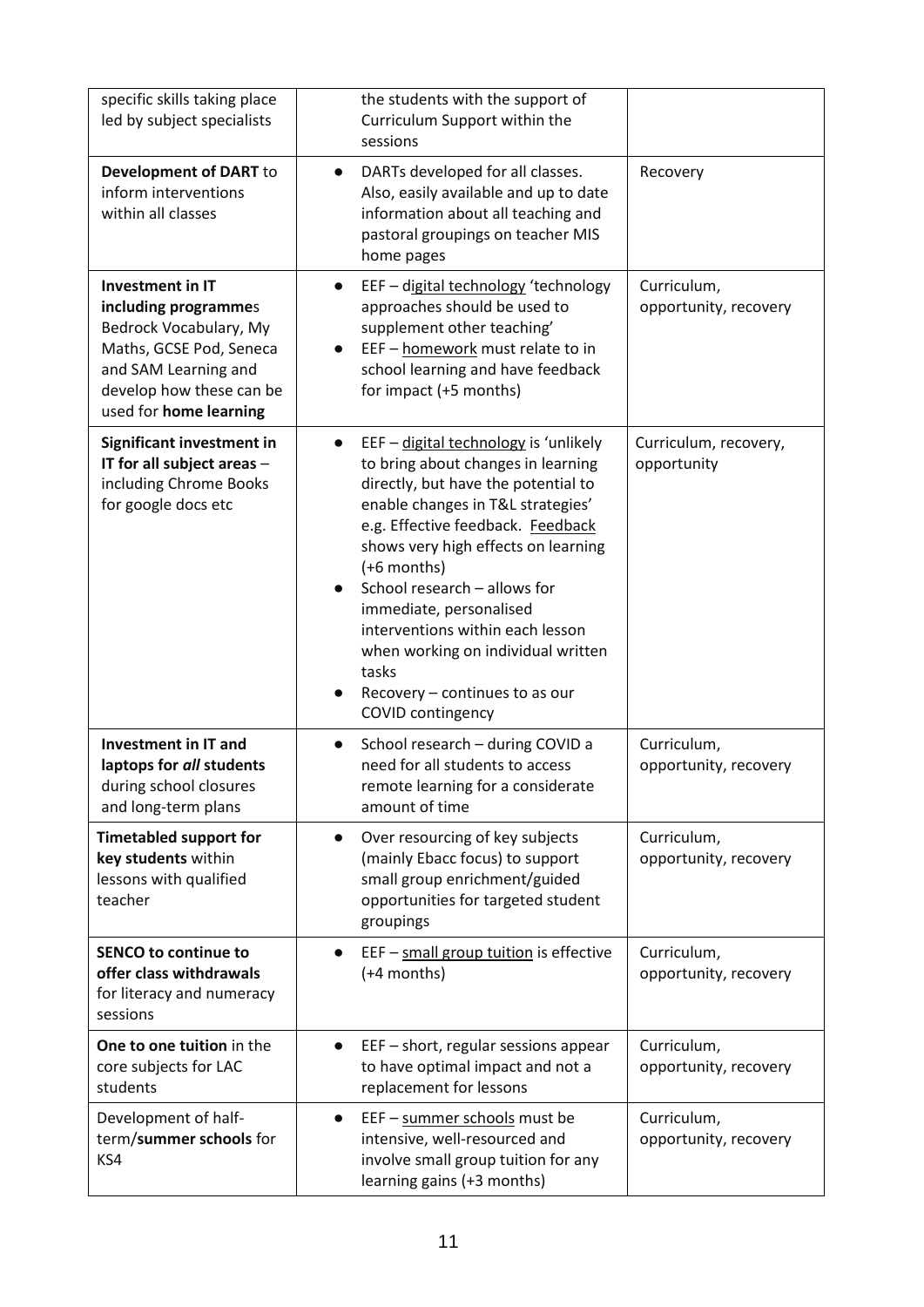| Development of targeted<br>breakfast enrichment<br>across the curriculum for<br>all years                                                             | EEF - small group tuition is effective<br>School research/assessment of<br>students who would benefit from<br>further small group enrichment                                          | Curriculum,<br>opportunity, recovery |
|-------------------------------------------------------------------------------------------------------------------------------------------------------|---------------------------------------------------------------------------------------------------------------------------------------------------------------------------------------|--------------------------------------|
| Careers<br>education/interviews for<br>all                                                                                                            | School context/research - lack of<br>$\bullet$<br>aspiration in some parts of the<br>community and a lack of experience<br>from family members shows a need<br>for this within school |                                      |
| Development of Master<br><b>Class assemblies to focus</b><br>on core subjects with<br>HODs now taking these<br>sessions                               | Schedule of Core subjects and<br>$\bullet$<br>topics (Eng, Maths, Science) to<br>address group needs according to<br>departmental assessment<br>information                           | Curriculum,<br>opportunity, recovery |
| Use of high-quality<br>resources in our Self-<br><b>Isolating Google</b><br><b>Classroom</b> for those<br>students at home and well<br>enough to work | Alan Taylor-Bennett (former HMI,<br>$\bullet$<br>school improvement officer) report<br>February 2021                                                                                  | Curriculum,<br>opportunity, recovery |
| <b>Gender classes in English</b><br>to facilitate the debasing<br>of previously held<br>stereotypes related to<br>content study                       | Independent consultant (former<br>$\bullet$<br>highly successful headteacher) has<br>visited to review gender classes in<br>English to evaluate the impact of<br>them                 | Curriculum, literacy,<br>recovery    |

## **Wider strategies (for example, related to attendance, behaviour, wellbeing)**

Budgeted cost: £96,651

| <b>Activity</b>                                                                                                                        | Evidence that supports this approach                                                                     | Challenge number(s)<br>addressed |
|----------------------------------------------------------------------------------------------------------------------------------------|----------------------------------------------------------------------------------------------------------|----------------------------------|
| <b>Lead Attendance Officer</b><br>appointed to lead and<br>support AHOY in weekly<br>attendance drive and new<br>attendance strategies | Attendance data<br>$\bullet$<br>Tutor programme (tracking)                                               | Attendance, recovery             |
| PA tutor groups                                                                                                                        | Attendance data<br>$\bullet$<br>Bespoke tutor programme<br>$\bullet$<br>Student surveys<br>$\bullet$     | Attendance, recovery             |
| <b>Attendance bus to visit</b><br>students of concern and<br>support key families                                                      | Google doc - identifying proactive<br>$\bullet$<br>and reactive visits and the impact it<br>has          | Attendance, recovery             |
| <b>PA Days and SEMH Days</b><br>(HOYs)                                                                                                 | Parental engagement within<br>$\bullet$<br>sessions<br><b>Minutes</b><br>$\bullet$<br>Information sheets |                                  |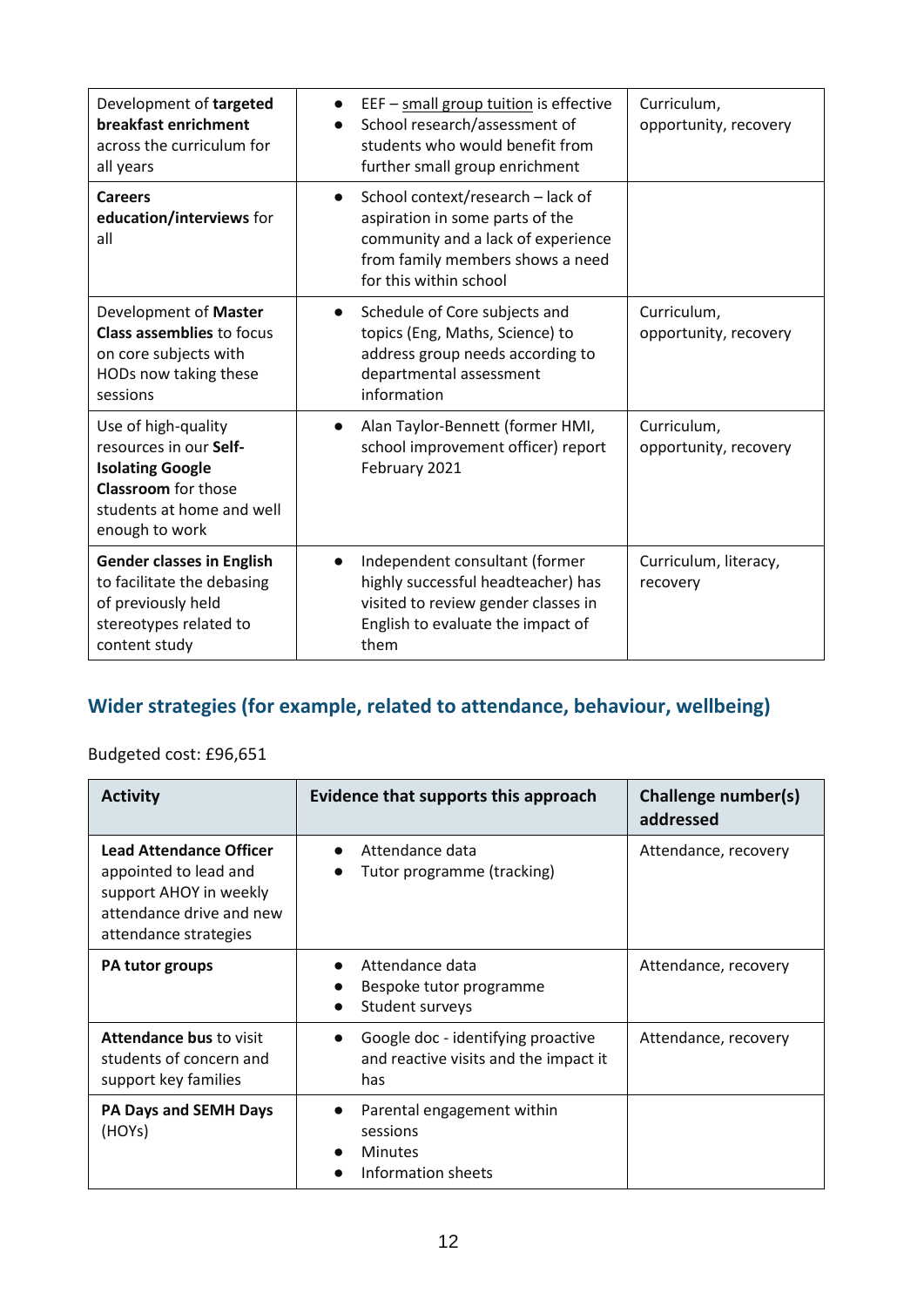| <b>ELSA, NHS Solent and</b><br><b>MHST sessions to support</b><br>vulnerable students                                                                                          | 1/ <sub>2</sub> term numbers<br>$\bullet$<br><b>Information sheets</b>                                                                                                                                        | Inclusion, attendance,<br>recovery                 |
|--------------------------------------------------------------------------------------------------------------------------------------------------------------------------------|---------------------------------------------------------------------------------------------------------------------------------------------------------------------------------------------------------------|----------------------------------------------------|
| Appointment of Health<br>and wellbeing<br>coordinator to support,<br>coordinate and further<br>promote emotional well-<br>being for students                                   | Wellbeing newsletter<br>$\bullet$<br>Resilience survey<br>$\bullet$<br>Resilience workshops                                                                                                                   | Inclusion, attendance,<br>recovery                 |
| Group interventions - for<br>specific programmes<br>including Girl/Lad Talk,<br>behaviour and mental<br>health issues                                                          | EEF - social and emotional learning<br>have valuable impact on attitudes<br>to learning and social relationships<br>in school (+4 months)                                                                     | Inclusion, attendance,<br>recovery                 |
| <b>Family Engagement</b><br>Worker - including home<br>visits and counselling for<br>students                                                                                  | 1/2 termly tracking (open cases)<br>$\bullet$<br>Number of referrals to Children's<br><b>Services</b><br>Parental communication (CPOMS)                                                                       | Inclusion, attendance,<br>recovery                 |
| <b>Rewards for attendance</b>                                                                                                                                                  | 1/2 termly reset attendance data to<br>$\bullet$<br>encourage improved attendance<br>Newsletter to engage with parents<br>$\bullet$<br>Hot 100 to engage with students<br>$\bullet$<br>and parents and praise | Attendance, opportunity                            |
| Subsidised materials in<br>Technology for all                                                                                                                                  | Reduction of on-calls<br>$\bullet$<br>Increased engagement - learning<br>walks<br>Increased participation and<br>opportunity to access the<br>curriculum                                                      | Opportunity, curriculum                            |
| <b>Bushcraft</b> - targeted work<br>for small groups in an<br>outdoor setting                                                                                                  | Reduction of on-calls<br>$\bullet$<br>Reduction in behaviour points<br>$\bullet$<br>Reduction in Internal and Exclusion<br>exclusions<br>Student surveys<br>$\bullet$                                         | Attendance,<br>opportunity, inclusion,<br>recovery |
| Pupil voice - to ensure<br>students feel valued and<br>have the tools they need<br>to make progress                                                                            | student wellbeing survey<br>$\bullet$<br>resilience survey<br><b>SERAT</b><br>$\bullet$<br>Breakfast club numbers<br>Social group numbers<br>Student Leadership team minutes                                  | Opportunity                                        |
| <b>Opportunity Fund</b><br>available for all staff to<br>apply for funding for key<br>students who may need<br>support - trips, uniform<br>and access to resources<br>eg. food | School research - enables more<br>$\bullet$<br>students to access trips and ensures<br>access to all areas of the curriculum<br>etc                                                                           | Opportunity,<br>curriculum, attendance             |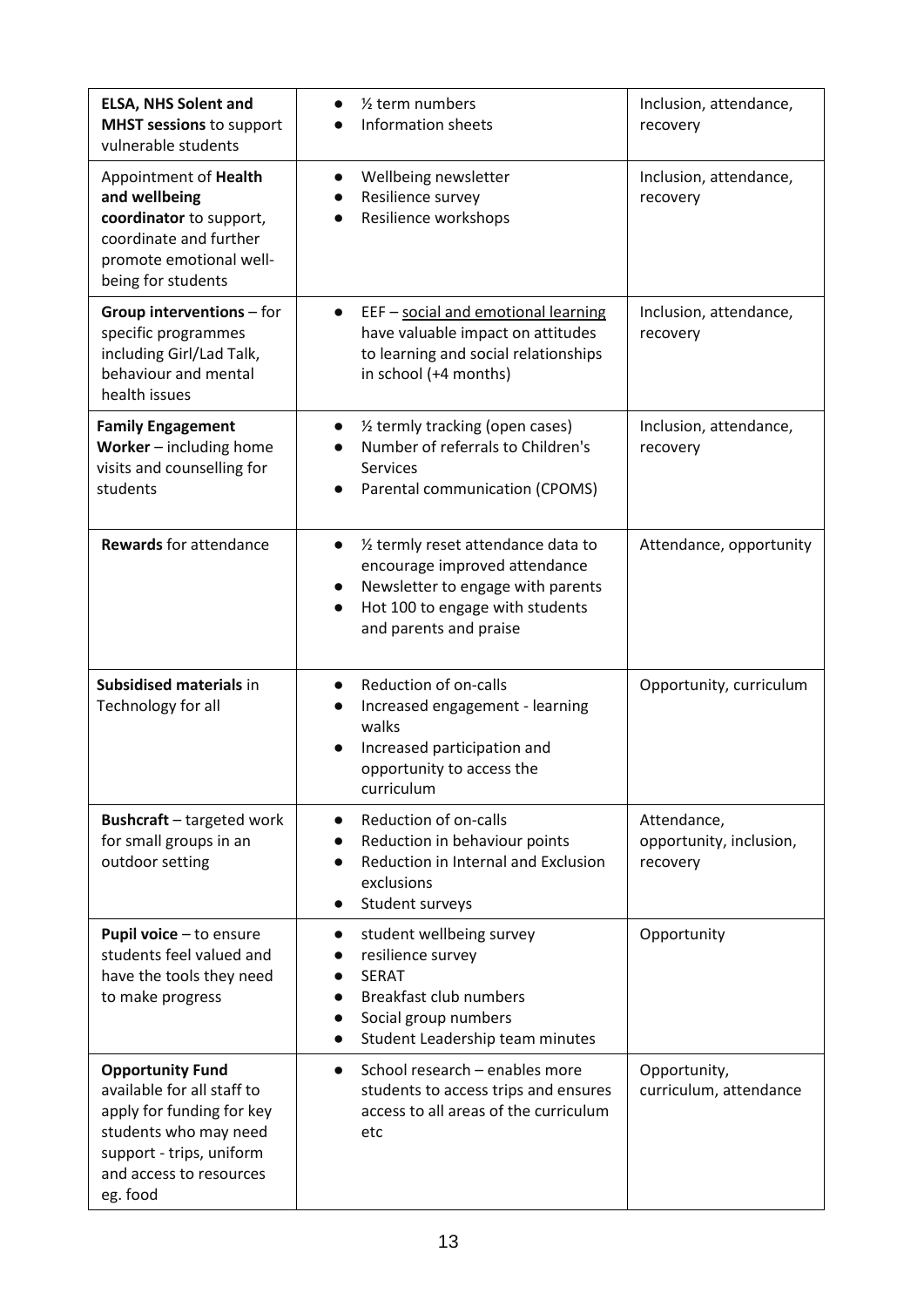| Appointment of Cultural<br>Literacy lead to work with<br>ML/HOY and promote<br>around the school | Wall displays/posters to support<br>$\bullet$<br>knowledge within and beyond the<br>curriculum<br>Curriculum implementation to now<br>$\bullet$<br>include cross-curricular/cultural<br>literacy links to meet school context                                                                      | Opportunity, cultural<br>literacy           |
|--------------------------------------------------------------------------------------------------|----------------------------------------------------------------------------------------------------------------------------------------------------------------------------------------------------------------------------------------------------------------------------------------------------|---------------------------------------------|
| Use of Fair Share/free<br>breakfast for all to<br>support vulnerable<br>families and students    | Behaviour/exclusions<br>$\bullet$<br>Numbers attending breakfast club is<br>$\bullet$<br>always high with regular attendees                                                                                                                                                                        | Opportunity                                 |
| Free books for pre-<br>secondary children to<br>support families at home                         | Donations of books from staff and<br>$\bullet$<br>students are regularly taken by the<br>community from reception                                                                                                                                                                                  | Literacy, recovery                          |
| Continued use of School<br><b>Cloud</b> for parents evening<br>to ensure higher<br>attendance    | EEF - parental engagement<br>$\bullet$<br>evidence is mixed particularly for PP<br>students (+4 months)<br>School research - building<br>$\bullet$<br>relationships with families is<br>important for all aspects of a<br>student's school life including well-<br>being and behaviour (+4 months) | Recovery, curriculum                        |
| Into University, students<br>learn about life at<br>university.                                  | Impact report<br><b>Here</b>                                                                                                                                                                                                                                                                       | Cultural literacy                           |
| Use of new tannoy<br>system to promote<br>literacy and cultural<br>literacy during tutor times   | Weekly iWord, Fun Facts and<br>$\bullet$<br>musical themes                                                                                                                                                                                                                                         | Literacy, cultural<br>literacy, recovery    |
| Appointment of Girl<br>XL/LGBT+ coordinator to<br>celebrate diversity and<br>awareness           | <b>Blurred Lines posters raising</b><br>$\bullet$<br>awareness of sexual harassment<br>Development of mentoring schemes<br>for targeted students (Girl XL)<br>coordinate speakers and visits<br>$\bullet$<br>Alignment with SMSC/RSHE<br>coordinator                                               | Cultural literacy,<br>attendance            |
| Increase of bespoke<br>teaching groups across all<br>year groups.<br>(Endeavour/Nurture)         | Behaviour data<br>Student surveys                                                                                                                                                                                                                                                                  | Attendance, curriculum                      |
| Offer of free books to all<br>students at Christmas and<br>during the summer<br>holidays         | £1536.32 spent on books by student<br>$\bullet$<br>request                                                                                                                                                                                                                                         | Literacy, cultural<br>literacy, opportunity |
| Book vending machine to<br>use as a reward system                                                | Students love this reward - in<br>$\bullet$<br>particular the Harry Potter books                                                                                                                                                                                                                   | Literacy, cultural<br>literacy, opportunity |
| SEMH Triage system - all<br>students who have                                                    | SEMH data<br>Information sheets                                                                                                                                                                                                                                                                    | Attendance                                  |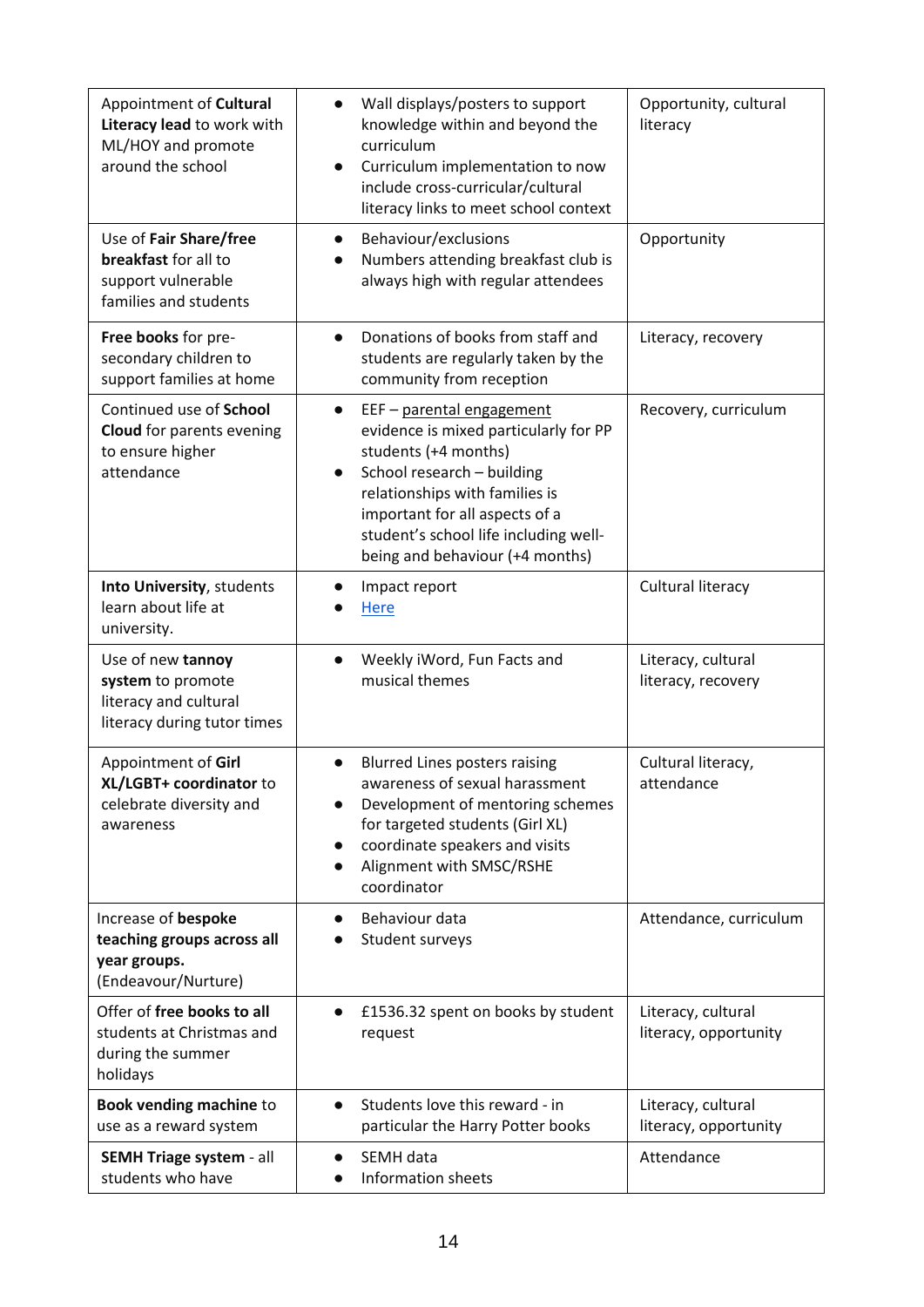| additional needs are given<br>supportive intervention        |                                                                        |                                     |
|--------------------------------------------------------------|------------------------------------------------------------------------|-------------------------------------|
| Additional purchase days<br>from Educational<br>Psychologist | • Student consultation reports<br><b>EHCP</b><br><b>Exclusion data</b> | Attendance, curriculum,<br>literacy |
| Introduction to online<br>platforms within the AER           | Behaviour and effort reports                                           | Attendance, exclusions              |

## **Total budgeted cost: £711,460**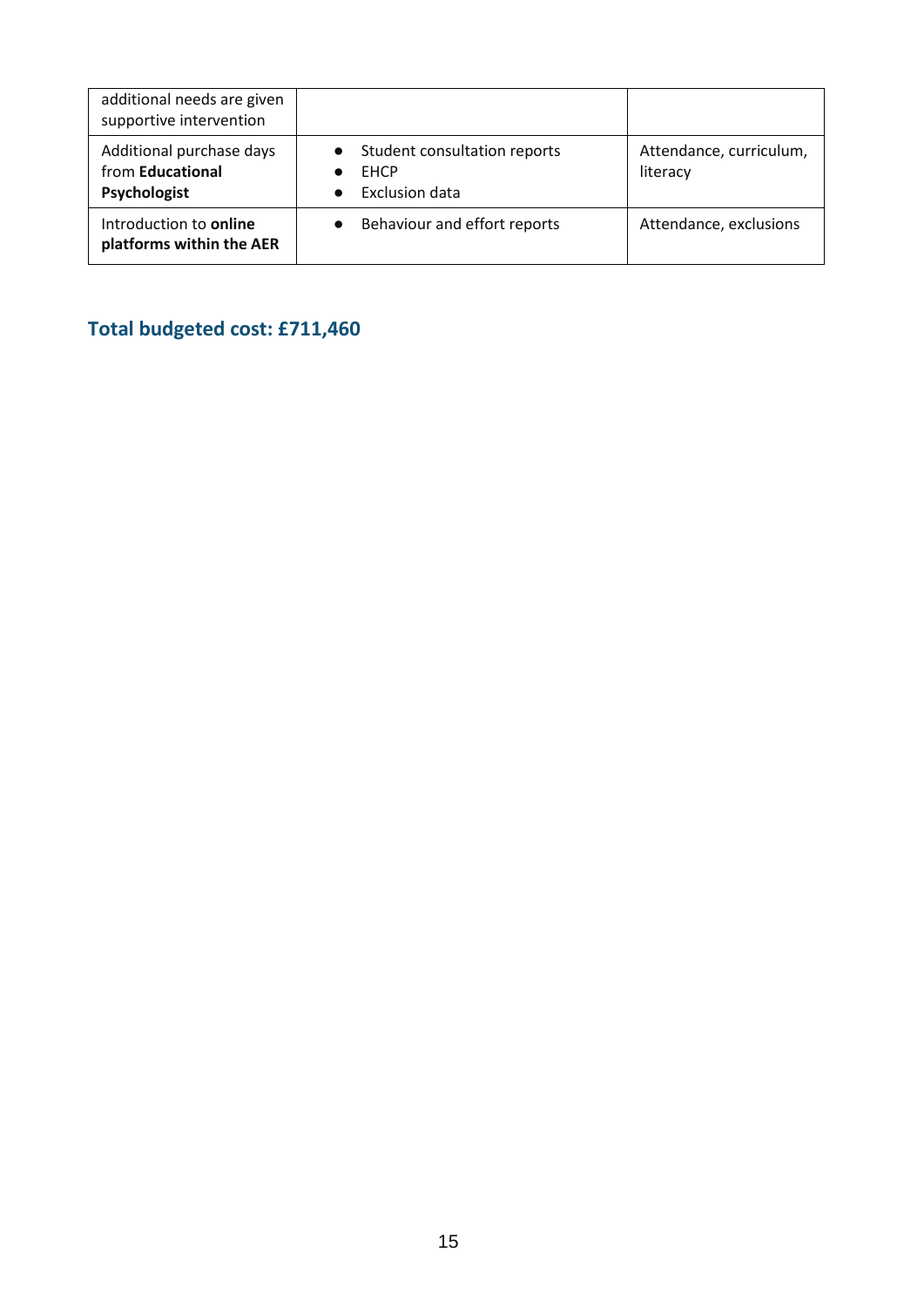# **Part B: Review of outcomes in the previous academic year**

### **Pupil premium strategy outcomes**

This details the impact that our pupil premium activity had on pupils in the 2020 to 2021 academic year.

*Due to COVID-19, performance measures have not been published for 2020 to 2021, and 2020 to 2021 results will not be used to hold schools to account. Given this, please point to any other pupil evaluations undertaken during the 2020 to 2021 academic year, for example, standardised teacher administered tests or diagnostic assessments such as rubrics or scales.*

*If last year marked the end of a previous pupil premium strategy plan, what is your assessment of how successfully the intended outcomes of that plan were met?* 

Our assessment of the reasons for these outcomes points primarily to Covid-19 impact, which disrupted all of our subject areas to varying degrees. As evidenced in schools across the country, partial closure was most detrimental to our disadvantaged pupils, and they were not able to benefit from our pupil premium funded improvements to teaching and targeted interventions to the degree that we intended. The impact was mitigated by our resolution to maintain a high quality curriculum, including during periods of partial closure, through online teaching via Zoom and the use of breakout rooms where we would normally have TA support or group work within a lesson.

#### **Literacy**

Lockdown had a hugely negative impact on our students' reading ages. During this time students could not visit the library and so did a huge overhaul of the library. Books are now stored in genre for ease of finding books. We ordered hundreds of brand new fiction books, created new reading challenges and brought new furniture ready for the opening in September 2021.

| % On Target                                                  |            |            |
|--------------------------------------------------------------|------------|------------|
| Year                                                         | <b>AUT</b> | <b>SUM</b> |
| Cohort                                                       | 21%        | 17%        |
| <b>Boys</b>                                                  | 22%        | 17%        |
| Girls                                                        | 20%        | 17%        |
| <b>PP</b>                                                    | 20%        | 12%        |
| Non-PP                                                       | 23%        | 22%        |
| Shine                                                        | 83%        | 68%        |
| Shine PP                                                     | 100%       | 60%        |
| <b>SEN</b>                                                   | 8%         | 7%         |
| Catch Up                                                     | 5%         | 0%         |
| $V_{\text{max}}$ $\theta$ $I_{\text{max}}$ $\theta$ $\theta$ |            |            |

#### **Year 7 (current Y8)**

#### **Year 8 (current Y9)**

| % On Target |    |            |
|-------------|----|------------|
| ear'        | טר | <b>SUM</b> |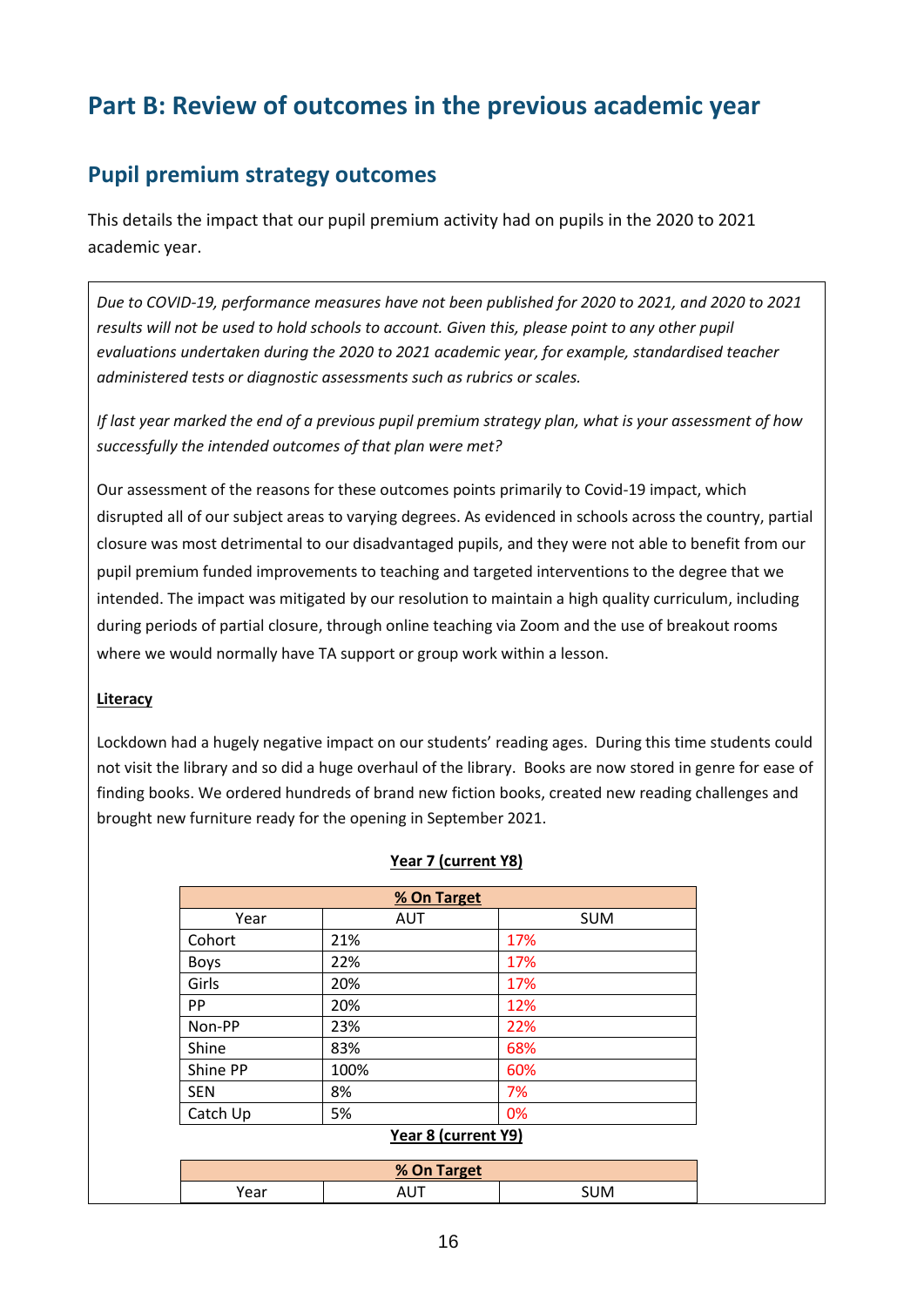| Cohort      | 11% | 10% |  |
|-------------|-----|-----|--|
| <b>Boys</b> | 13% | 10% |  |
| Girls       | 8%  | 11% |  |
| PP          | 10% | 11% |  |
| Non-PP      | 12% | 10% |  |
| Shine       | 50% | 35% |  |
| Shine PP    | 63% | 33% |  |
| <b>SEN</b>  | 4%  | 4%  |  |
| Catch Up    | 0%  | 0%  |  |
|             |     |     |  |

#### **Year 9 (current Y10)**

| % On Target |            |            |
|-------------|------------|------------|
| Year        | <b>AUT</b> | <b>SUM</b> |
| Cohort      | 13%        | 17%        |
| Boys        | 12%        | 19%        |
| Girls       | 14%        | 14%        |
| PP          | 13%        | 16%        |
| Non-PP      | 12%        | 17%        |
| Shine       | 44%        | 41%        |
| Shine PP    | 33%        | 40%        |
| <b>SEN</b>  | 0%         | 0%         |

#### **Year 10 (current Y11)**

| % On Target |            |            |  |
|-------------|------------|------------|--|
| Year        | <b>AUT</b> | <b>SUM</b> |  |
| Cohort      | 11%        | 10%        |  |
| <b>Boys</b> | 12%        | 10%        |  |
| Girls       | 11%        | 10%        |  |
| PP          | 12%        | 7%         |  |
| Non-PP      | 11%        | 13%        |  |
| Shine       | 53%        | 42%        |  |
| Shine PP    | 71%        | 57%        |  |
| <b>SEN</b>  | 2%         | 0%         |  |

#### **Attendance**

| From start of year to<br>date | Absence all | Absence boys | Absence girls |
|-------------------------------|-------------|--------------|---------------|
| Overall                       | 12.1        | 12.5         | 11.6          |
| PP                            | 14.65       | 15.97        | 13.31         |

Lockdown has had a negative impact upon our attendance (and particularly so our PP attendance) with many of the strategies that we would normally implement not being practical to do so.

#### Attendance Manager's role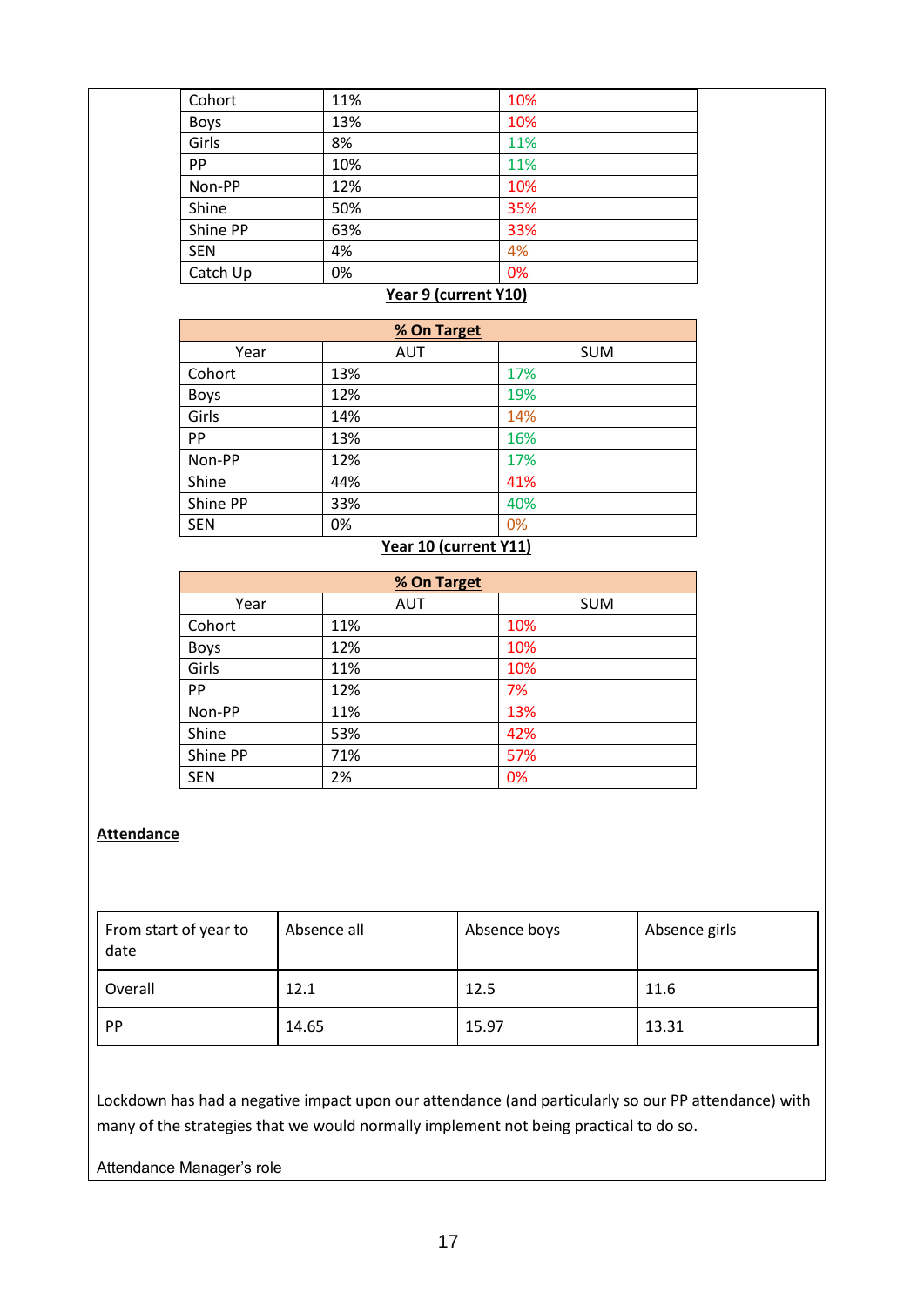- For the previous 12 months. focus has been on online engagement, x codes and shielding students. Much family liaison has been with families who were refusing school due to pandemic concerns. Liaison with external agencies has been difficult due to restricted working and no face to face visits by EWOs/Social workers/EH etc. External agencies only had capacity for serious safeguarding concerns.
- Many more PAs have been generated through anxiety that has manifested itself during the pandemic.
- Coding has adversely affected absence figures. A positive covide case will get recorded as an I (ill code [sub code 102] rather than an x code. This means most students who have had covid this term will currently be sitting at around 80% attendance. A significant amount of our PP students have contracted covid.

Family Liaison Officer

- FLO had to work from home for part of the last academic year.
- Face to face appointments had to be stopped and meeting held on zoom (families don't always turn up, harder to engage and build relationships)
- FLO has reported an increase in anecdotal hardship due to the pandemic (furlough leading to unemployment

NVR training for parents

● NVR programme suspended due to pandemic as required face-to-face - many PP families would have benefitted.

Weekly Attendance bus

- Period of time visiting masked and social distance but often caused very negative reactions.
- Bus suspended during National Lockdowns.
- Often cannot be staffed due to staff illness/shortage

EWO referrals and regular meetings

- EWO powers suspended during pandemic and only contact with students was due to safeguarding.
- Unable/unwilling to proceed with many cases due to mental health/anxiety issues.
- EWO caseload from ours and other schools is unsustainable

KS4 Endeavour pathway.

- Vocational Pathways such as horticulture could not be accessed online or during pandemic.
- Engagement for Endeavour on google classrooms and subsequently over zoom was challenging as the work was difficult to tailor and make practical.
- Many have become disengaged with education and have found it hard to readjust to school.

ELSA / mentoring, lunch time groups, meet and greet, family relationships)

- During school closures ES remained in contact with key families via phone and email.
- When school's returned, previously determined groups had to be rearranged to accommodate year group bubbles which meant that not as many students could benefit.

Whole school "rewards" regarding attendance (memory makers)

- Party in the Park Party in the Park took place in September (socially distanced and by year group) but the focus was for as many to attend as possible (unless poor behaviour exhibited in the first few weeks. It was felt that this was important for previous students to feel excited to be back and to excite and rapidly engage our new Year 7 students.
- Winter Wonderland was planned and then had to be cancelled due to rising infection numbers.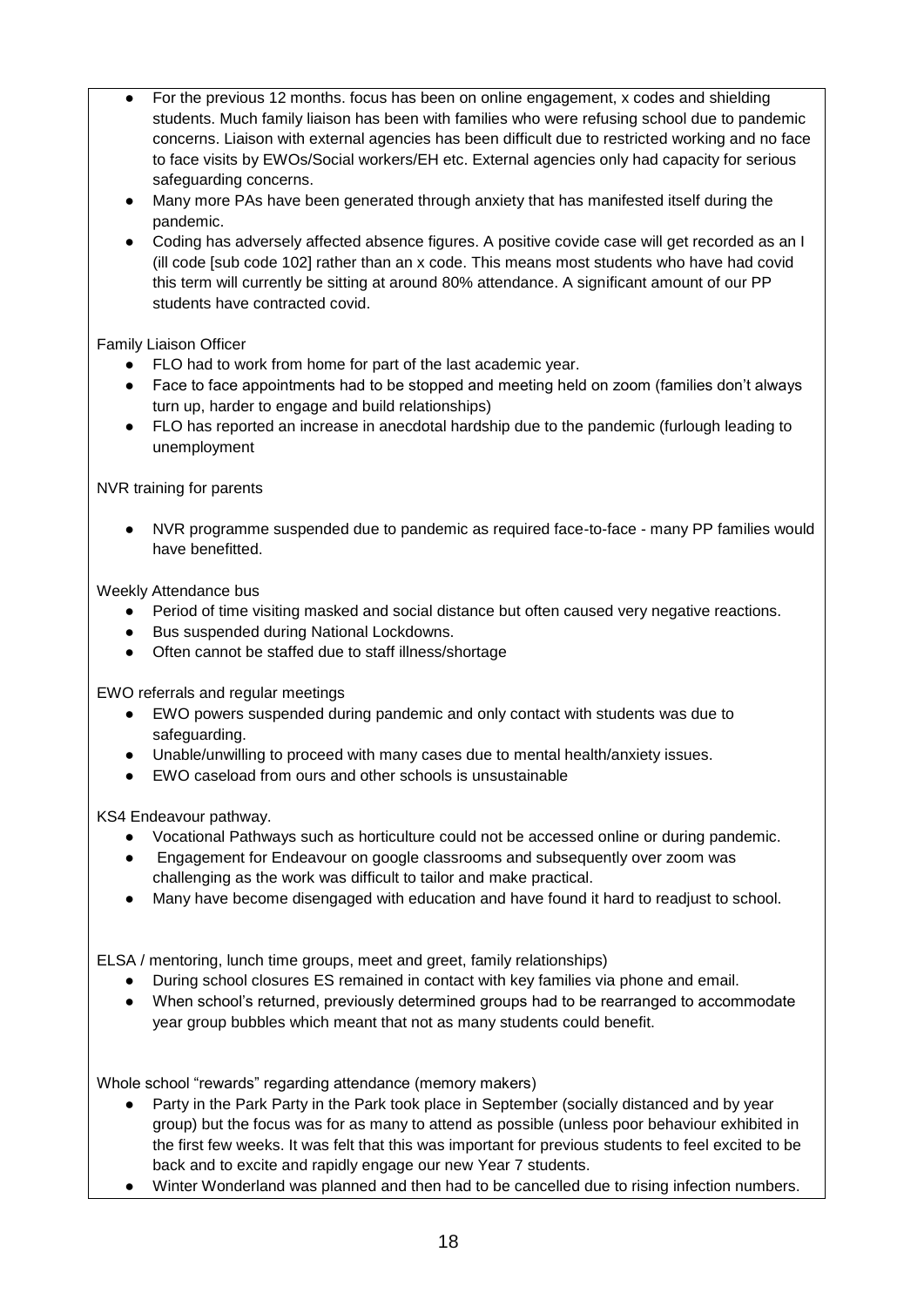● Attendance rewards have been hard due to covid illness figures unfairly disadvantageing students. Instead we are rewarding positive trends (in every Friday, no lates for a week

#### **Inclusion/Exclusion**

| <b>Number of FTE 20/21</b> | 73  |
|----------------------------|-----|
| % Boys                     | 73% |
| % Girls                    | 27% |
| % PP                       | 58% |
| % Non PP                   | 42% |

#### **Alternative Exclusion Room Figures**

| Number of AER students | 144   |
|------------------------|-------|
| % Boys                 | 79.2% |
| % Girls                | 20.8% |
| % PP                   | 86.8% |
| % Non PP               | 13.2% |

#### **Curriculum**

We offer 14/17 subject clusters across KS3/4 to retain breadth and relevance. 83% PPI students are now offered the full suite of Ebacc subjects at KS4. 5% increase on PPI students securing a strong pass in full suite of Ebacc Subjects.

#### **Opportunity & Cultural Literacy**

The PP Opportunity fund is set at £10,000 each year. However, for the year 2020-21 the spend was actually much more - £19,472.99.

Trips and residentials - £14,780 including bushcraft residentials to engage vulnerable or at risk students

Revision guides - £368.02

Uniform - £1,718.96

Book giveaways - £1,536.32 including the Summer and at Christmas at both key stages

Rewards - £28.65

Food - £375.64 this is food for personal use rather than the curriculum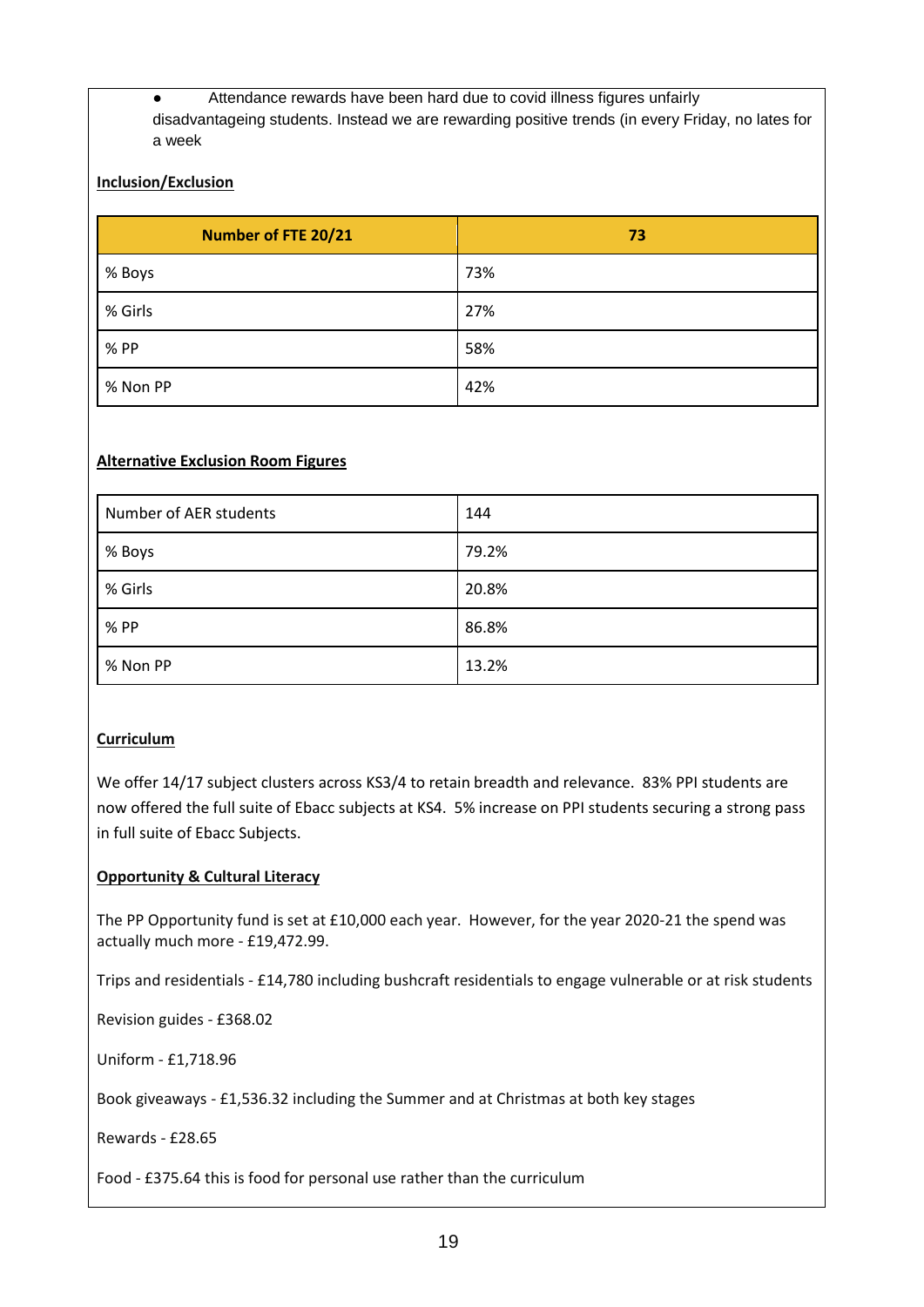SAW (cultural literacy lead) has started a project for the fabric of the school to showcase the knowledge needed for each subject area and relevant cultural literacy. Plans are in place for these new displays to be put up in the year 21/22. Our flag pole will now be utilised to celebrate/represent causes, countries and commemorations e.g. Poppy Day, NHS etc. Collation of facts/knowledge for use over the tannoys in year 21/22.

### **Externally provided programmes**

*Please include the names of any non-DfE programmes that you purchased in the previous academic year. This will help the Department for Education identify which ones are popular in England*

| Programme | Provider |
|-----------|----------|
| N/A       | N/A      |
| N/A       | N/A      |

## **Service pupil premium funding (optional)**

*For schools that receive this funding, you may wish to provide the following information:* 

| <b>Measure</b>                                                                    | <b>Details</b> |
|-----------------------------------------------------------------------------------|----------------|
| How did you spend your service pupil premium<br>allocation last academic year?    | N/A            |
| What was the impact of that spending on service<br>pupil premium eligible pupils? | N/A            |